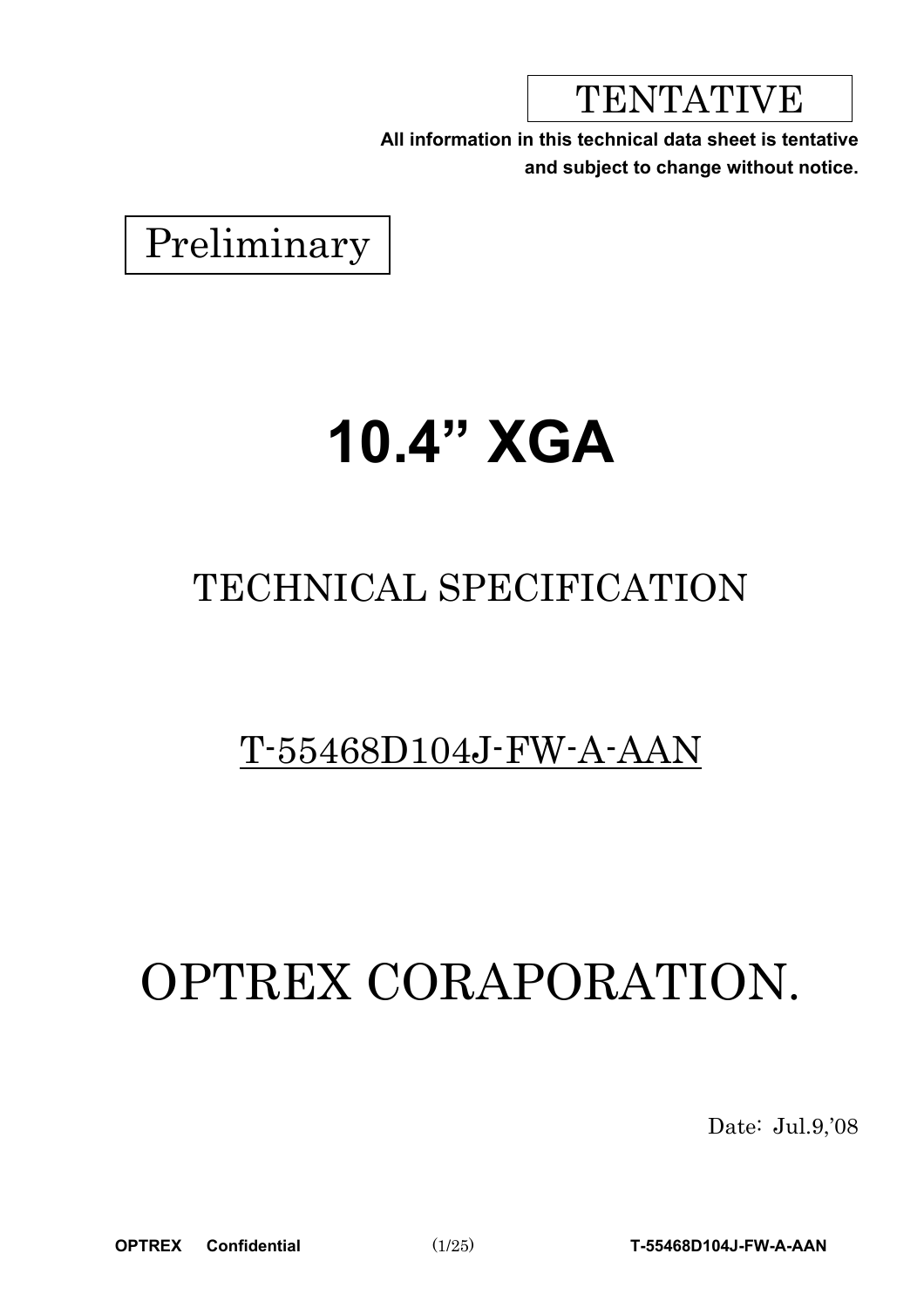# CONTENTS-

| No.            | <b>Item</b>                             | Page               |
|----------------|-----------------------------------------|--------------------|
|                | <b>COVER</b>                            | $\mathbf{1}$       |
|                | <b>CONTENTS</b>                         | $\overline{2}$     |
| $\mathbf{1}$   | <b>APPLICATION</b>                      | 3                  |
| $\overline{2}$ | <b>OVERVIEW</b>                         | $\overline{4}$     |
| 3              | ABSOLUTE MAXIMUM RATINGS                | 5                  |
| 4              | ELECTRICAL CHARACTERISTICS              | 5, 6, 7            |
| 5              | <b>INTERFACE PIN CONNECTION</b>         | 8, 9               |
| 6              | <b>INTERFACE TIMING</b>                 | 10, 11, 12, 13, 14 |
| 7              | <b>BLOCK DIAGRAM</b>                    | 15                 |
| 8              | MECHANICAL SPECIFICATION                | 16, 17             |
| 9              | OPTICAL CHARACTERISTICS                 | 18, 19, 20         |
| 10             | RELIABILITY TEST CONDITION              | 21                 |
| 11             | <b>OTHER FEATURE</b>                    | 22                 |
| 12             | HANDLING PRECAUTIONS FOR TFT-LCD MODULE | 23, 24, 25         |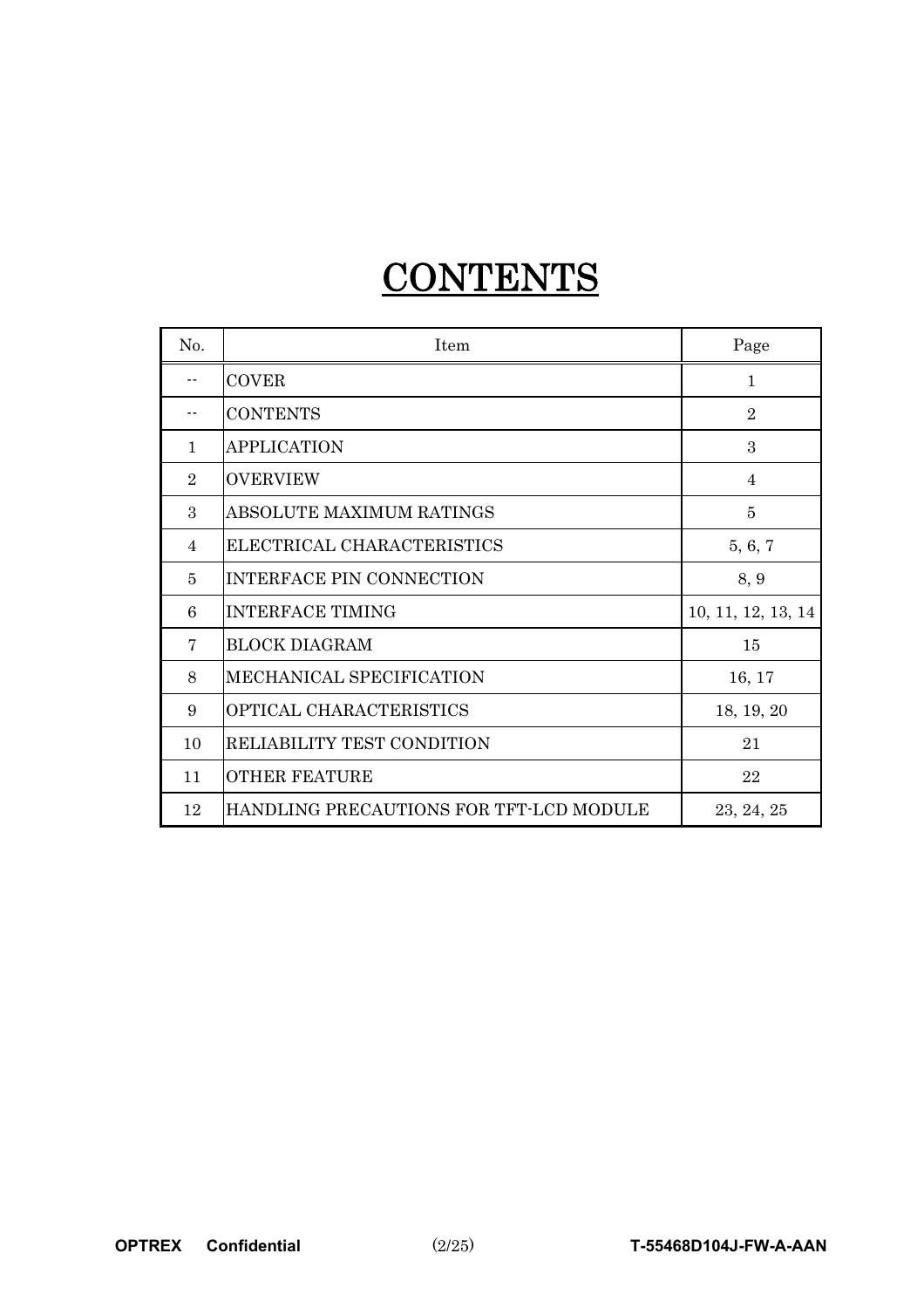### **1. APPLICATION**

This specification applies to color TFT-LCD module, T-55468D104J-FW-A-AAN.

These specification papers are the proprietary product of OPTREX CORAPORATION ("OPTREX ) and include materials protected under copyright of OPTREX . No part of this document may be reproduced in any form or by any means without the express written permission of OPTREX .

OPTREX does not assume any liability for infringement of patents, copyrights or other intellectual property rights of third parties by or arising from use of a product specified in this document. No license, express, implied or otherwise, is granted under any patents, copyrights or other intellectual property rights of OPTREX or of others.

OPTREX classifies the usage of the TFT-LCD module as follows. Please confirm the usage before using the product.

(1) Standard Usage

Computers, office equipment, factory automation equipment, test and measurement equipment, communications, transportation equipment(automobiles, ships, trains, etc.), provided, however, that operation is not influenced by TFT-LCD directly.

(2) Special Usage

Medical equipment, safety equipment, transportation equipment, provided, however, that TFT-LCD is necessary to its operation.

(3) Specific Usage

Cockpit Equipment, military systems, aerospace equipment, nuclear reactor control systems, life support systems and any other equipment. OPTREX should make a contract that stipulate apportionment of responsibilities between OPTREX and our customer.

The product specified in this document is designed for "Standard Usage" unless otherwise specified in this document. If customers intend to use the product for applications other than those specified for "Standard Usage", they should first contact OPTREX sales representative for it's intended use in writing.

OPTREX has been making continuous effort to improve the reliability of its products. Customers should implement sufficient reliability design of their application equipments such as redundant system design, fail-safe functions, anti-failure features.

OPTREX assumes no responsibility for any damage resulting from the use of the product that does not comply with the instructions and the precautions specified in this document.

Please contact and consult a OPTREX sales representative for any questions regarding this product.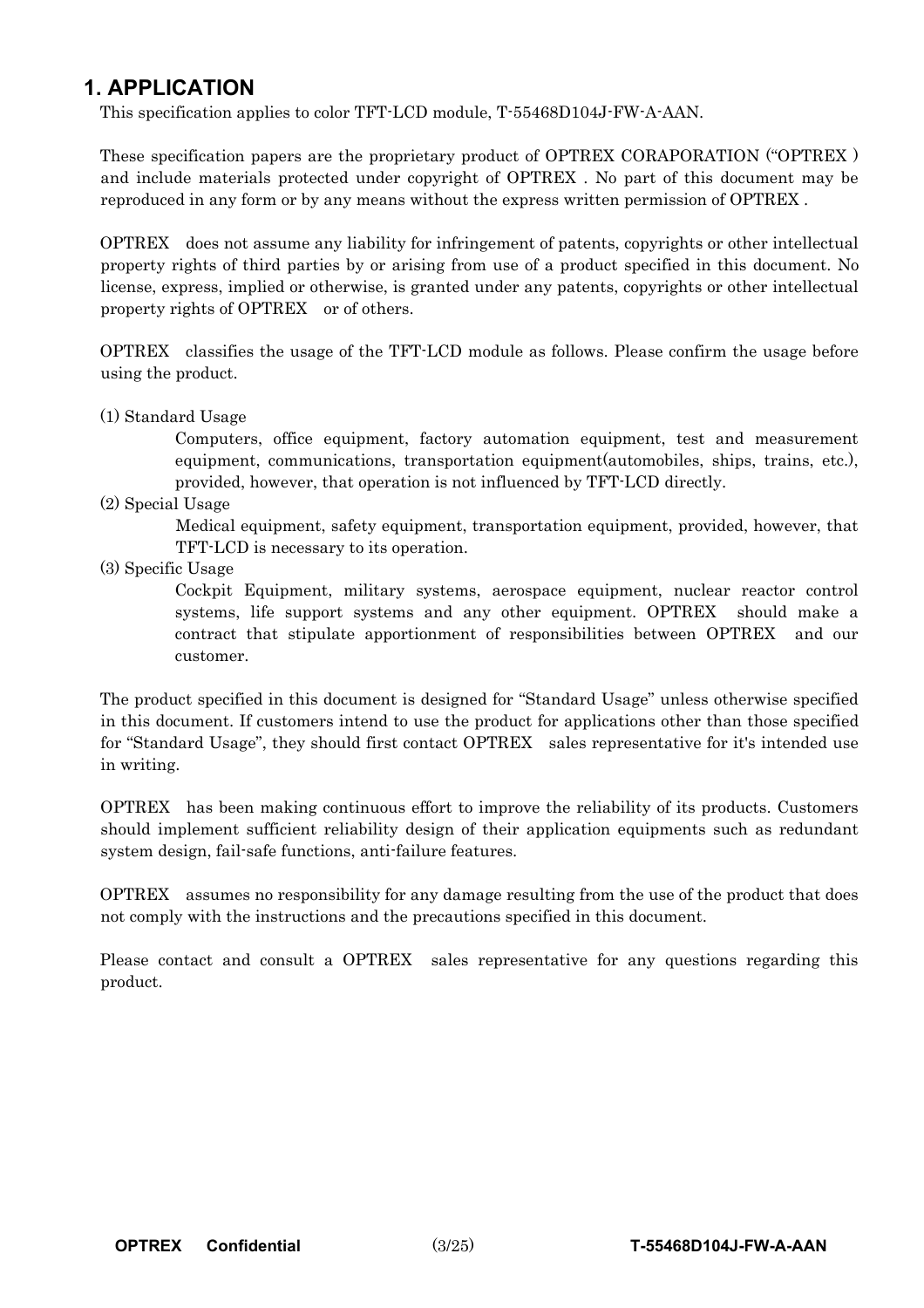## **2. OVERVIEW**

T-55468D104J-FW-A-AAN is 10.4" color TFT-LCD (Thin Film Transistor Liquid Crystal Display) module composed of LCD panel, driver ICs, control circuit, and backlight unit.

By applying 6 bit or 8 bit digital data,  $1024 \times 768$ ,  $262k$ -color or 16.7M-color images are displayed on the 10.4" diagonal screen. Input power voltage is 3.3 V for LCD driving.

The type of data and control signals are digital and transmitted via LVDS interface per Typ. 65 MHz clock cycle.

Inverter for backlight is not included in this module. General specifications are summarized in the following table:

| <b>ITEM</b>                            | <b>SPECIFICATION</b>                                                  |
|----------------------------------------|-----------------------------------------------------------------------|
| Display Area (mm)                      | $210.4$ (H) $\times$ 157.8 (V)<br>$(10.4 \cdot \text{inch diagonal})$ |
| Number of Dots                         | $1024 \times 3$ (H) $\times 768$ (V)                                  |
| Pixel Pitch (mm)                       | $0.2055$ (H) $\times$ 0.2055 (V)                                      |
| Color Pixel Arrangement                | RGB vertical stripe                                                   |
| Display Mode                           | Normally white TN                                                     |
| Number of Color                        | $262k(6 \text{ bit/color})$ 16.7M $(8 \text{ bit/color})$             |
| Luminance $\text{(cd/m2)}$             | 1000                                                                  |
| Wide Viewing Angle Technology          | <b>Optical Compensation Film</b>                                      |
| Viewing Angle $(CR \ge 10)$            | $-80 \sim 80^{\circ}$ (H) $-65 \sim 65^{\circ}$ (V)                   |
| <b>Surface Treatment</b>               | Anti-glare and hard-coating 3H                                        |
| Electrical Interface                   | <b>LVDS</b>                                                           |
| Optimum Viewing Angle (Contrast ratio) | 6 o'clock                                                             |
| Module Size (mm)                       | 230.0 (W) $\times$ 181.6 (H) $\times$ 16.0 (D)                        |
| Module Mass (g)                        | <b>TBD</b>                                                            |
| Backlight Unit                         | CCFL, 4-tubes, edge-light, replaceable                                |

Characteristic value without any note is typical value.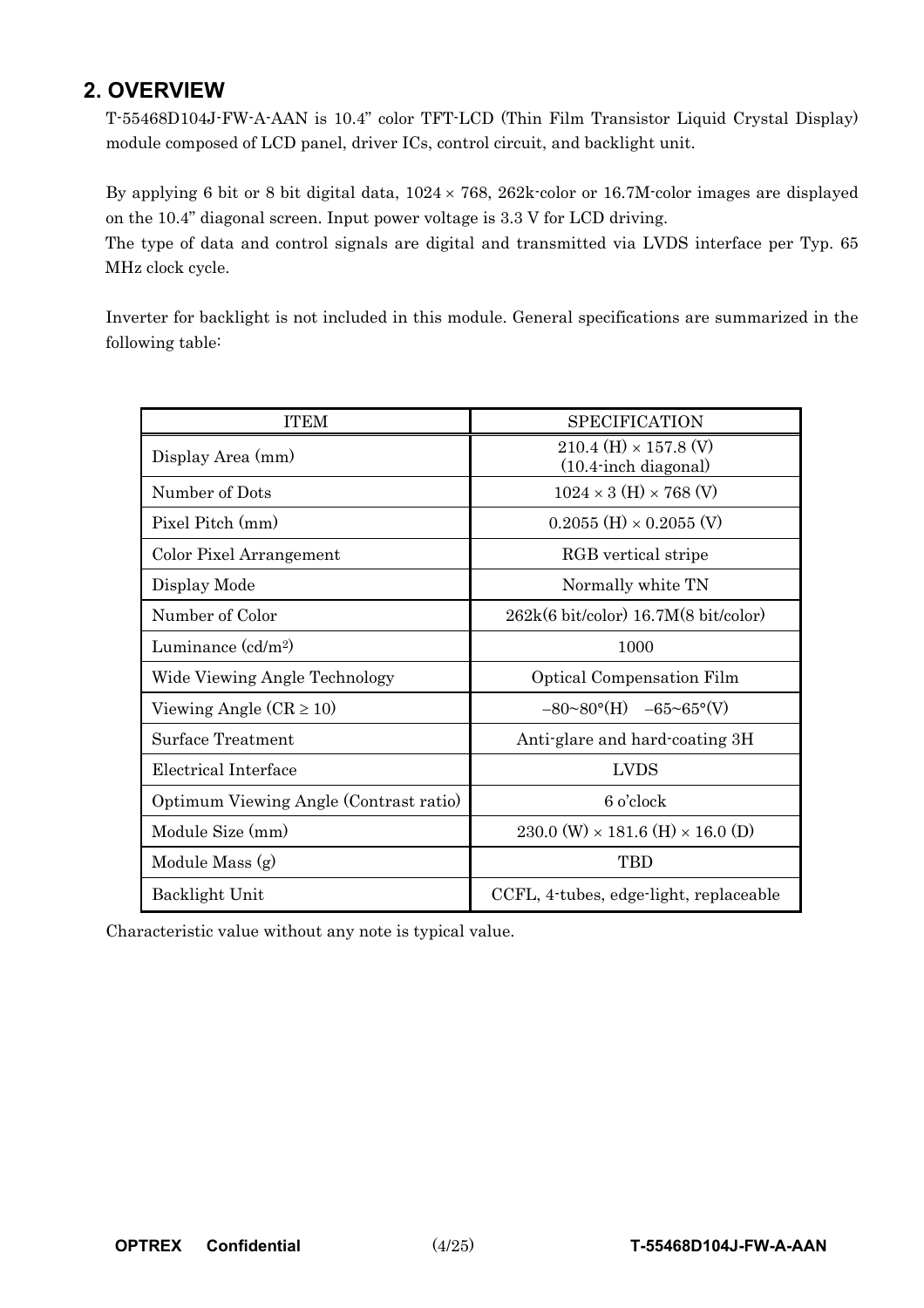# **3. ABSOLUTE MAXIMUM RATINGS**

| <b>ITEM</b>                                         | <b>SYMBOL</b>            | MIN.     | <b>MAX</b> | <b>UNIT</b> |
|-----------------------------------------------------|--------------------------|----------|------------|-------------|
| Power Supply Voltage for LCD                        | VCC                      | 0        | 4.0        | V           |
| Logic Input Voltage                                 | VI                       | $-0.3$   | $VCC+0.3$  | V           |
| Lamp Voltage                                        | VL                       | $\Omega$ | 2000       | Vrms        |
| Lamp Current                                        | $\Pi$                    | 0        | 20         | mArms       |
| Lamp Frequency                                      | FL                       |          | 100        | kHz         |
| Note $1,2)$<br>Operation Temperature (Panel)        | $T_{\text{op(Panel)}}$   | $-20$    | 70         | $\circ$ C   |
| Note $2)$<br><b>Operation Temperature (Ambient)</b> | $T_{\text{op(Ambient)}}$ | $-20$    | 70         | $^{\circ}C$ |
| Note $2)$<br>Storage Temperature                    | $T_{\rm stg}$            | $-20$    | 80         | $^{\circ}C$ |

[Note]

1) Measured at the center of active area and at the center of panel back surface

2) Top, Tstg  $\leq 40^{\circ}\text{C}$  : 90%RH max. without condensation

Top, Tstg >  $40^{\circ}$ C : Absolute humidity shall be less than the value of 90%RH at  $40^{\circ}$ C without condensation.

# **4. ELECTRICAL CHARACTERISTICS**

(1) TFT-LCD Ambient temperature:  $Ta = 25^{\circ}C$ 

| <b>ITEM</b>                     | <b>SYMBOL</b> | MIN.  | TYP. | MAX. | <b>UNIT</b> | Remarks                |          |
|---------------------------------|---------------|-------|------|------|-------------|------------------------|----------|
| Power Supply Voltages for LCD   | VCC           | 3.0   | 3.3  | 3.6  |             | $*1)$                  |          |
| Power Supply Currents for LCD   | <b>ICC</b>    | $- -$ | 440  | 800  | mA          | $*_{2}$                |          |
| Permissive Input Ripple Voltage | VRP           | --    | $ -$ | 100  |             | $mVp-p$ $VCC = +3.3 V$ |          |
| Logic Input Voltage             | High          | VIH   | 2.4  | $ -$ | VCC         |                        | MODE, SC |
|                                 | Low           | VIL   |      | $ -$ | 0.8         |                        | MODE, SC |

\*1) Power and signals sequence:



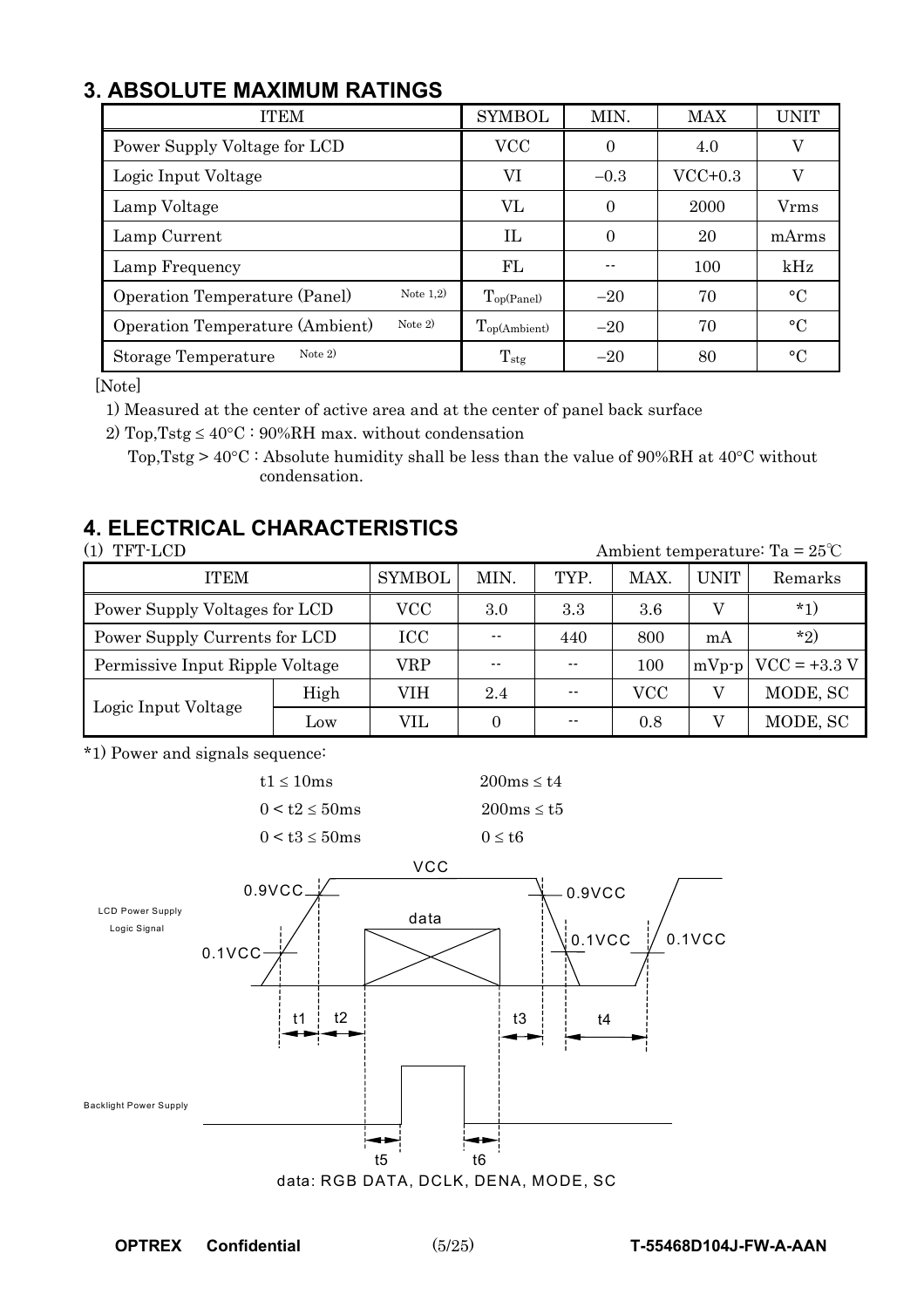VCC-dip conditions:

- 1) When  $2.6 \text{ V} \leq \text{VCC} \leq 3.0 \text{ V}$ , td  $\leq 10 \text{ ms}$
- 2) When VCC < 2.6 V

VCC-dip conditions should also follow the power and signals sequence.



\*2) VCC = +3.3 V,  $f_H = 48.4$  kHz,  $f_V = 60$  Hz,  $f_{CLK} = 65$  MHz

Display image at typical power supply current value is 256-gray-bar pattern (8 bit), 768 line mode.

| -10 | H٦<br>use |
|-----|-----------|
|-----|-----------|

| Parameter | Fuse Type Name | Supplier                  | Remark  |
|-----------|----------------|---------------------------|---------|
| VCC       | FCC16162AB     | Kamaya Electric Co., Ltd. | $\star$ |
| $\cdots$  |                |                           |         |

\*) The power supply capacity should be designed to be more than the fusing current.

| $(2)$ Backlight              |               |       |       |       |                  | $Ta=25^{\circ}C$                              |
|------------------------------|---------------|-------|-------|-------|------------------|-----------------------------------------------|
| <b>ITEM</b>                  | <b>SYMBOL</b> | MIN.  | TYP.  | MAX.  | <b>UNIT</b>      | Remarks                                       |
| Lamp Voltage                 | VL            | --    | 470   | --    | <b>V</b> rms     | $IL = 13.0$ mArms                             |
| Lamp Current                 | IL            | 6.0   | 13.0  | 15.0  | mArms            | $*2, *6)$                                     |
| Lamp Frequency               | FL            | 30    |       | 100   | kHz              | $*3)$                                         |
|                              |               | 900   | $- -$ | $- -$ | Vrms             | $Ta = 25^{\circ}C$                            |
| <b>Starting Lamp Voltage</b> | VS            | 1350  |       | $- -$ | <b>V</b> rms     | $Ta = 0^{\circ}C$                             |
|                              |               | 1440  |       | $- -$ | Vrms             | $Ta = -20$ °C                                 |
| Lamp Life Time               | LT            | 50000 |       | $- -$ | $\boldsymbol{h}$ | *4), *5) IL=13.0mArms<br>Continuous Operation |

\*1) Please use synchronous inverter.

\*2) Lamp Current measurement method (The current meter is inserted in low voltage line.)

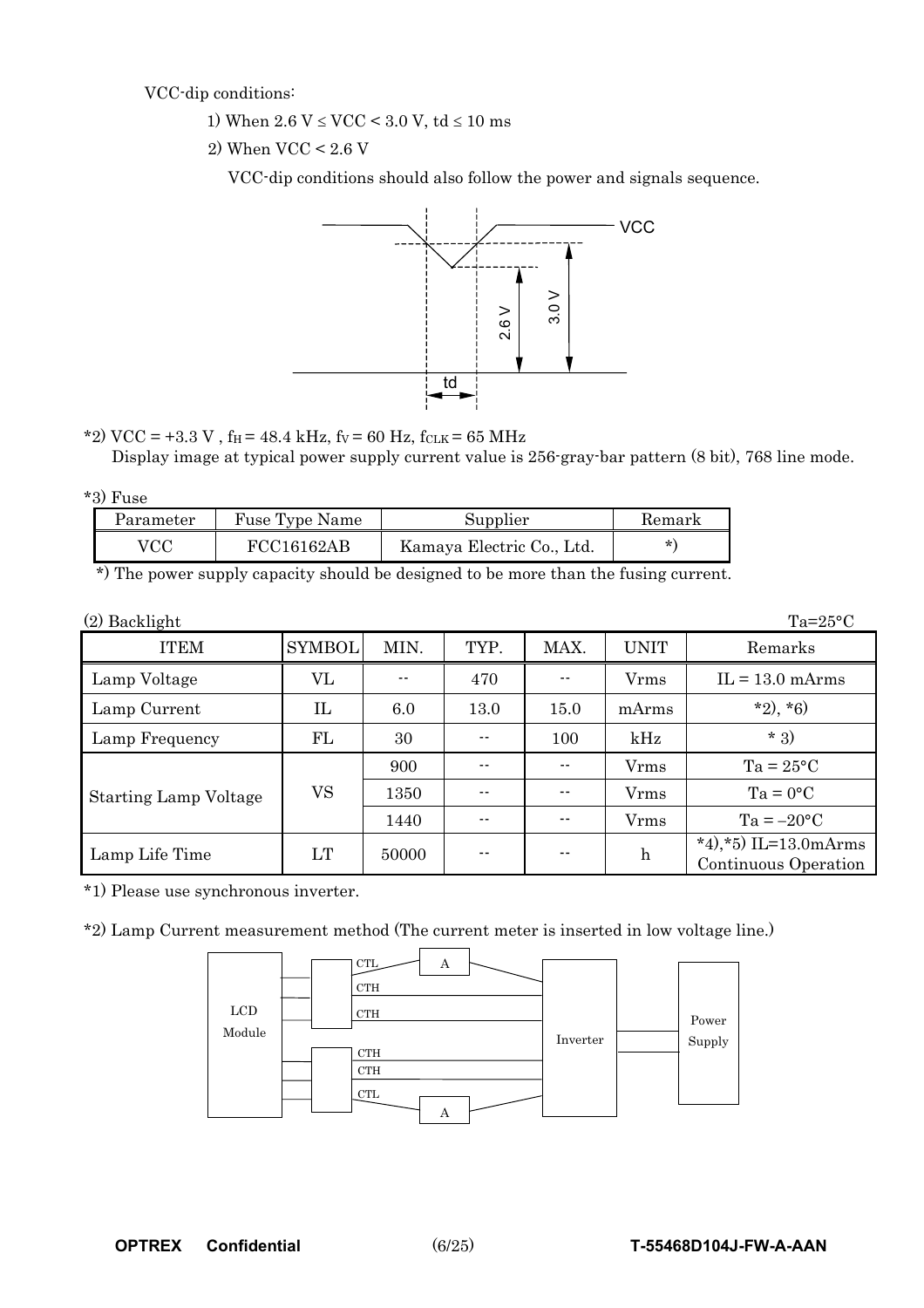- \*3) Lamp frequency of inverter may produce interference with horizontal synchronous frequency, and this may cause horizontal beat on the display. Therefore, please adjust lamp frequency, and keep inverter as far from module as possible or use electronic shielding between inverter and module to avoid the interference.
- \*4) Lamp life time is defined as the time either when the brightness becomes 50% of the initial value, or when the starting lamp voltage does not meet the value specified in this table.
- \*5) The life time of the backlight depends on the ambient temperature. The life time will decrease under low/high temperature.
- \*6) Please use the inverter which has symmetrical current wave form as follows,

The degree of unbalance: less than 10%

The ratio of wave height: less than  $\sqrt{2} \pm 10\%$ 



CURRENT WAVE FORM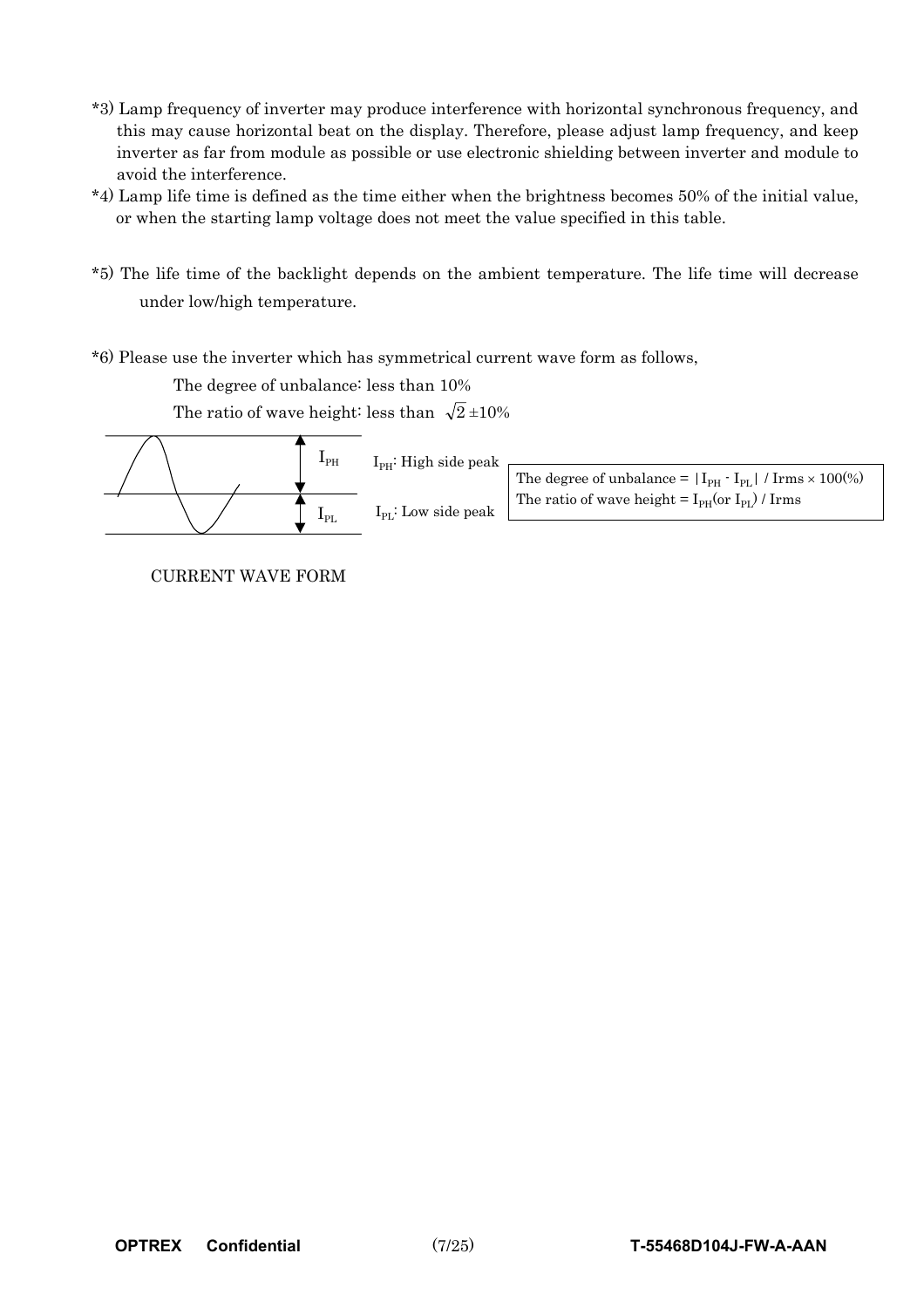## **5. INTERFACE PIN CONNECTION**

(1) CN 1 (Interface Signal)

Used connector: FI-SE20P-HFE (JAE)

#### Corresponding connector: FI-S20S[for discrete wire] , FI-SE20ME[for FPC] (JAE)

| Pin              | Symbol      | Function (ISP 6 bit compatibility mode)                                                                              |                                                                          | Function (ISP 8 bit)       |
|------------------|-------------|----------------------------------------------------------------------------------------------------------------------|--------------------------------------------------------------------------|----------------------------|
| No.              |             | 6 bit input                                                                                                          | 8 bit input                                                              | compatibility mode)        |
| 1                | <b>VCC</b>  |                                                                                                                      | +3.3 V Power supply                                                      | $\leftarrow$               |
| $\overline{2}$   | <b>VCC</b>  |                                                                                                                      | +3.3 V Power supply                                                      | $\leftarrow$               |
| $\boldsymbol{3}$ | <b>GND</b>  |                                                                                                                      | <b>GND</b>                                                               | $\leftarrow$               |
| 4                | <b>GND</b>  | GND                                                                                                                  | $\leftarrow$                                                             |                            |
| 5                | Link $0-$   | R0, R1, R2, R3, R4, R5, G0                                                                                           | R0, R1, R2, R3, R4, R5, G0                                               |                            |
| 6                | Link $0+$   | R <sub>0</sub> , R <sub>1</sub> , R <sub>2</sub> , R <sub>3</sub> , R <sub>4</sub> , R <sub>5</sub> , G <sub>0</sub> | R0, R1, R2, R3, R4, R5, G0                                               |                            |
| 7                | <b>GND</b>  | <b>GND</b>                                                                                                           | $\leftarrow$                                                             |                            |
| $8\,$            | Link 1-     | G1, G2, G3, G4, G5, B0, B1                                                                                           | G3, G4, G5, G6, G7, B2, B3                                               | G1, G2, G3, G4, G5, B0, B1 |
| 9                | Link 1+     | G1, G2, G3, G4, G5, B0, B1                                                                                           | G3, G4, G5, G6, G7, B2, B3                                               | G1, G2, G3, G4, G5, B0, B1 |
| 10               | <b>GND</b>  | <b>GND</b>                                                                                                           | $\leftarrow$                                                             |                            |
| 11               | Link 2-     | B2, B3, B4, B5, DENA                                                                                                 | B <sub>4</sub> , B <sub>5</sub> , B <sub>6</sub> , B <sub>7</sub> , DENA | B2, B3, B4, B5, DENA       |
| 12               | Link 2+     | B2, B3, B4, B5, DENA                                                                                                 | B <sub>4</sub> , B <sub>5</sub> , B <sub>6</sub> , B <sub>7</sub> , DENA | B2, B3, B4, B5, DENA       |
| 13               | <b>GND</b>  |                                                                                                                      | <b>GND</b>                                                               | $\leftarrow$               |
| 14               | CLKIN-      |                                                                                                                      | $Clock -$                                                                | $\leftarrow$               |
| 15               | CLKIN+      |                                                                                                                      | $Clock +$                                                                | $\leftarrow$               |
| 16               | <b>GND</b>  |                                                                                                                      | <b>GND</b>                                                               | $\leftarrow$               |
| 17               | Link3-      | See: $*2)$                                                                                                           | R0, R1, G0, G1, B0, B1                                                   | R6, R7, G6, G7, B6, B7     |
| 18               | Link3+      | See: $*2)$                                                                                                           | R0, R1, G0, G1, B0, B1                                                   | R6, R7, G6, G7, B6, B7     |
| 19               | <b>MODE</b> |                                                                                                                      | Low=ISP 6 bit compatibility mode                                         | High=ISP                   |
|                  |             |                                                                                                                      |                                                                          | 8 bit compatibility mode   |
| 20               | <b>SC</b>   |                                                                                                                      | Scan direction control. (Low: Normal, High: Reverse)                     | $\leftarrow$               |

\*1) Metal frame is connected to signal GND.

\*2) Recommended wiring of Pin 17,18 (6 bit input)



#### (2) CN 2,3 (Backlight)

Backlight-side connector: BHR-04VS-1 (JST)

Inverter-side connector: SM04(4.0)B-BHS(LF)(SN) (JST)

| Pin No. | Symbol | Function            |
|---------|--------|---------------------|
|         | CTH    | VBLH (High voltage) |
|         |        | VBLL (Low voltage)  |

 $[{\tt Note}] {\tt VBLH} \cdot {\tt VBLL} = {\tt VL}$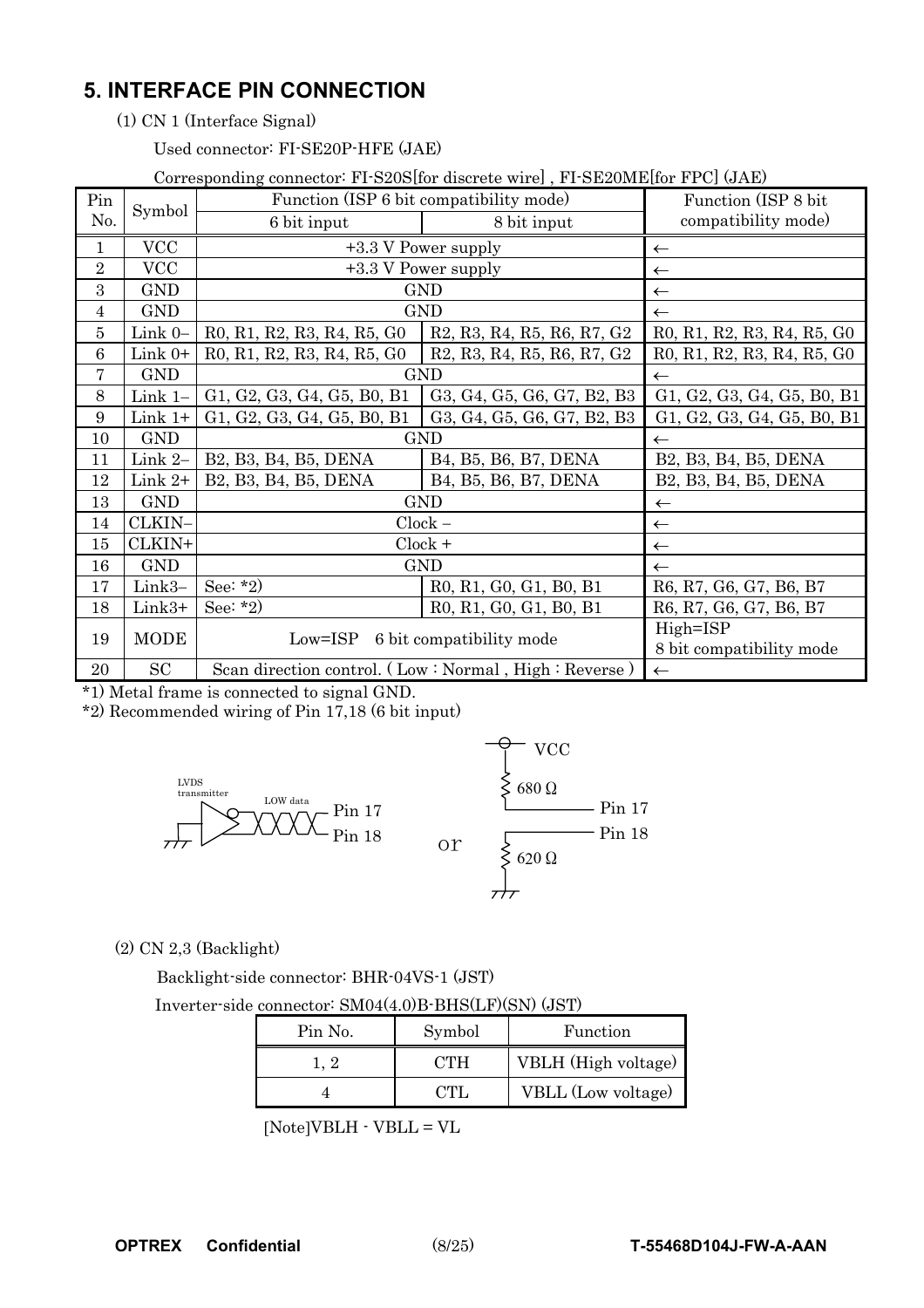#### (3) ISP data mapping

a. ISP 6 bit compatibility mode(6 bit input)



#### b. ISP 6 bit compatibility mode(8 bit input)



c. ISP 8 bit compatibility mode

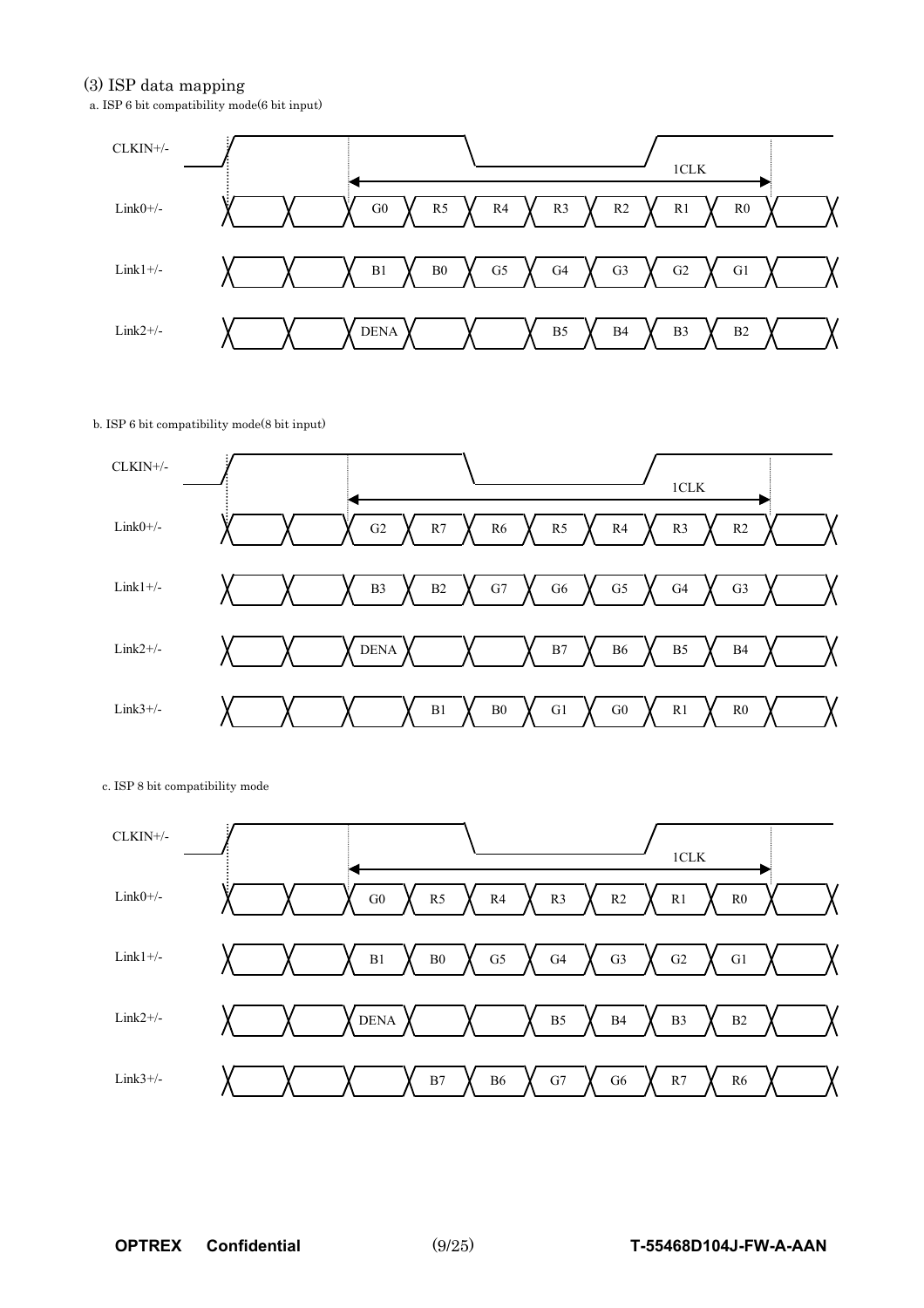# **6. INTERFACE TIMING**

LVDS transmitter input signal

#### (1) Timing Specifications

| <b>ITEM</b> |                       | <b>SYMBOL</b>        | MIN.            | TYP. | MAX. | <b>UNIT</b>   |         |
|-------------|-----------------------|----------------------|-----------------|------|------|---------------|---------|
|             | Frequency             |                      | fclk            | 50   | 65   | 80            | MHz     |
|             | <b>DCLK</b><br>Period |                      | $t$ CLK         | 12.5 | 15.4 | 20            | ns      |
| Horizontal  | <b>Active Time</b>    | $t_{HA}$             | 1024            | 1024 | 1024 | $t_{\rm CLK}$ |         |
|             | <b>Blanking Time</b>  | $t_{HB}$             | 20              | 320  |      | $t_{\rm CLK}$ |         |
|             |                       | Frequency            | $f_{\rm H}$     | 42.4 | 48.4 | 60            | kHz     |
|             |                       | Period               | $t_H$           | 16.6 | 20.7 | 23.6          | $\mu$ s |
| <b>DENA</b> |                       | <b>Active Time</b>   | ty <sub>A</sub> | 768  | 768  | 768           | $t_H$   |
|             | Vertical              | <b>Blanking Time</b> | ty <sub>B</sub> | 3    | 38   | --            | $t_H$   |
|             |                       | Frequency            | $f_V$           | 55   | 60   | 75            | Hz      |
|             |                       | Period               | tv              | 13.3 | 16.7 | 18.2          | ms      |

[Note]

1) DENA (Data Enable) should always be positive polarity as shown in the timing specification.

2) DCLK should appear during all invalid period.

3) LVDS timing follows the timing specifications of LVDS receiver IC: THC63LVDF84B(Thine).

4) In case of blanking time fluctuation, please use following.  $t_{VBn}$  >  $t_{VBn-1} - 3(t_{H})$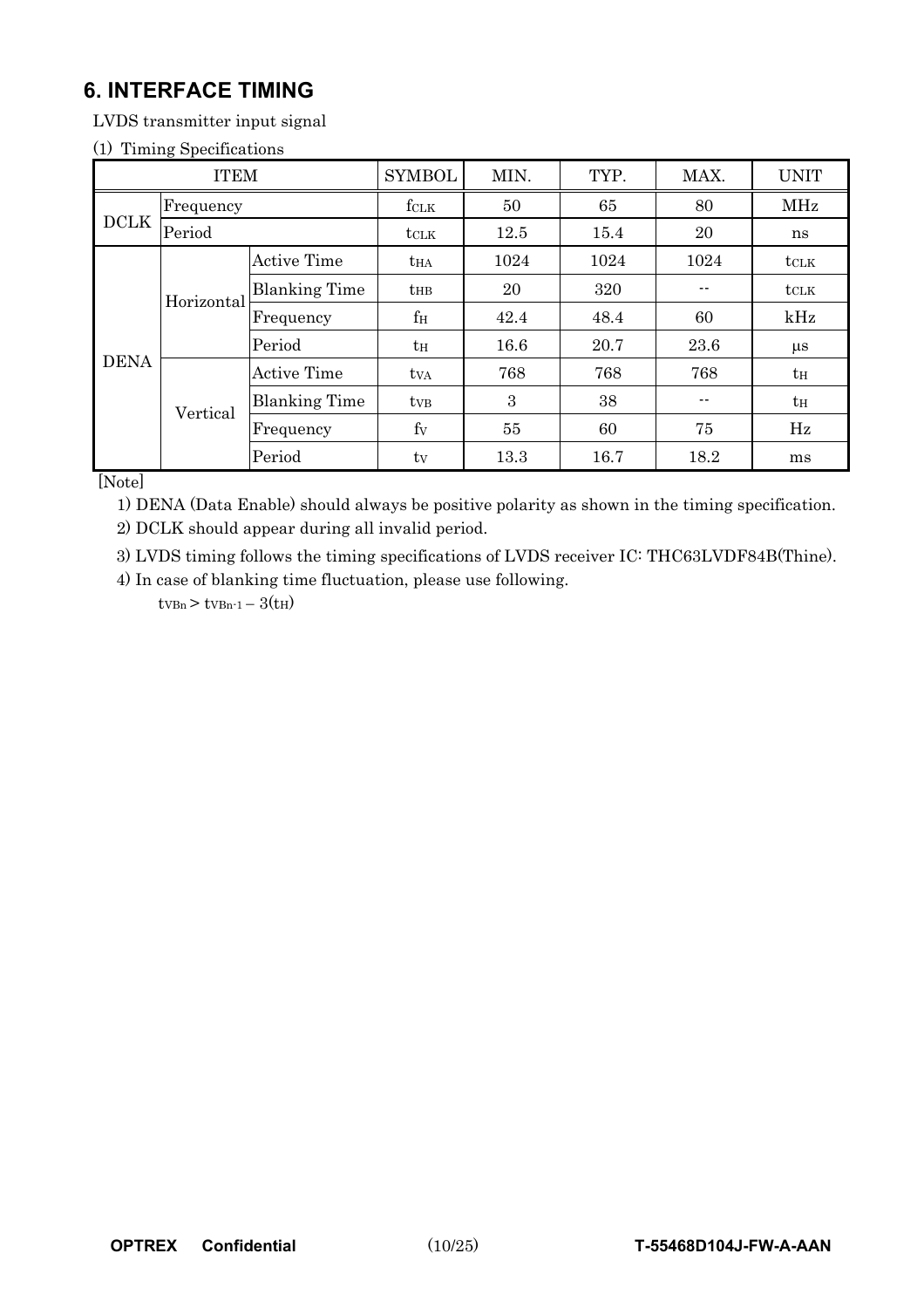#### (2) Timing Chart

a. Horizontal Timing Chart



#### b. Vertical Timing Chart

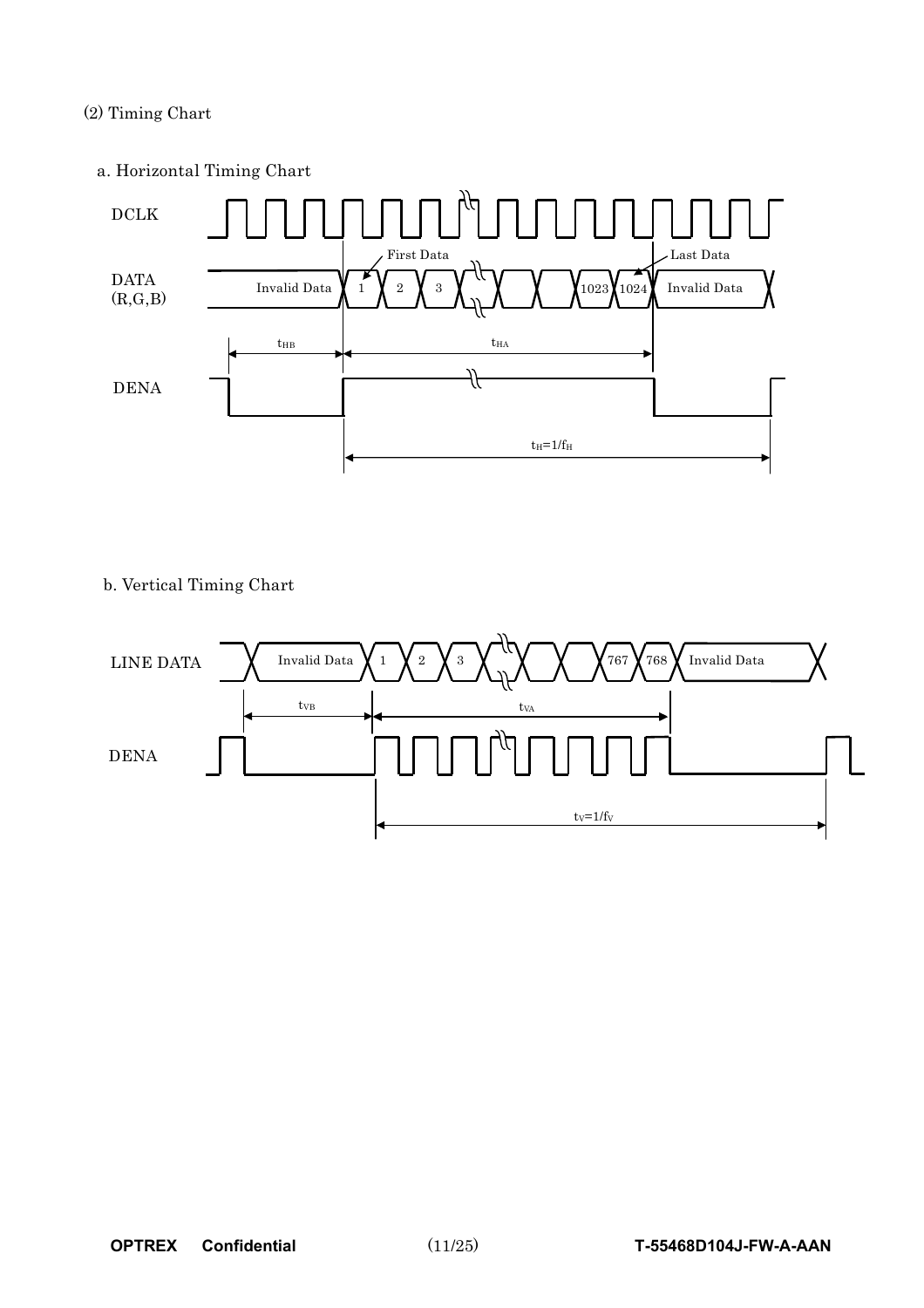#### (3) Color Data Assignment

#### a. 6 bit input

|              |                |                     | <b>INPUT DATA</b>                   |                                  |                     |                                          |                     |                     |                       |                     |                                              |                             |                     |                       |                      |                          |                  |                  |                |
|--------------|----------------|---------------------|-------------------------------------|----------------------------------|---------------------|------------------------------------------|---------------------|---------------------|-----------------------|---------------------|----------------------------------------------|-----------------------------|---------------------|-----------------------|----------------------|--------------------------|------------------|------------------|----------------|
|              |                |                     |                                     | R DATA                           |                     |                                          |                     |                     |                       | <b>G DATA</b>       |                                              |                             |                     |                       |                      | <b>B DATA</b>            |                  |                  |                |
| <b>COLOR</b> |                |                     |                                     | $R5$ $R4$ $R3$ $R2$              |                     | $R1 \mid R0$<br>÷                        |                     |                     |                       |                     |                                              | G5   G4   G3   G2   G1   G0 |                     |                       |                      | B5   B4   B3   B2        |                  | $B1 \nvert B0$   |                |
|              |                | <b>MSB</b>          |                                     |                                  |                     |                                          | <b>LSB</b>          | <b>MSB</b>          |                       |                     |                                              |                             | ilsв                | MSB                   |                      |                          |                  |                  | <b>LSB</b>     |
|              | <b>BLACK</b>   | $\mathbf{0}$        | $\overline{0}$                      | $\overline{0}$                   | $\boldsymbol{0}$    | $\boldsymbol{0}$                         | $\boldsymbol{0}$    | $\boldsymbol{0}$    | $\boldsymbol{0}$      | $\boldsymbol{0}$    | $\boldsymbol{0}$                             | $\boldsymbol{0}$            | $\mathbf{0}$        | $\mathbf{0}$          | $\mathbf{0}$         | $\boldsymbol{0}$         | $\mathbf{0}$     | $\mathbf{0}$     | $\overline{0}$ |
|              | RED(63)        | 1                   | 1                                   | 1                                | $\mathbf{1}$        | $\mathbf{1}$                             | $\mathbf{1}$        | $\boldsymbol{0}$    | $\boldsymbol{0}$      | $\boldsymbol{0}$    | $\overline{0}$                               | $\mathbf{0}$                | $\mathbf{0}$        | $\mathbf{0}$          | $\boldsymbol{0}$     | $\boldsymbol{0}$         | $\boldsymbol{0}$ | $\overline{0}$   | $\mathbf{0}$   |
|              | GREEN(63)      | $\theta$            | $\boldsymbol{0}$                    | $\boldsymbol{0}$                 | $\boldsymbol{0}$    | $\boldsymbol{0}$                         | $\boldsymbol{0}$    | 1                   | 1                     | $\mathbf{1}$        | $\mathbf{1}$                                 | $\mathbf{1}$                | $\mathbf{1}$        | $\mathbf{0}$          | $\boldsymbol{0}$     | $\boldsymbol{0}$         | $\boldsymbol{0}$ | $\overline{0}$   | $\mathbf{0}$   |
| <b>BASIC</b> | BLUE(63)       | $\mathbf{0}$        | $\mathbf{0}$                        | $\boldsymbol{0}$                 | $\boldsymbol{0}$    | $\boldsymbol{0}$                         | $\boldsymbol{0}$    | $\boldsymbol{0}$    | ŧ<br>$\boldsymbol{0}$ | $\boldsymbol{0}$    | $\boldsymbol{0}$                             | $\boldsymbol{0}$            | $\boldsymbol{0}$    | $\mathbf{1}$          | $\mathbf{1}$         | $\mathbf{1}$             | $\mathbf{1}$     | $\mathbf{1}$     | $\mathbf{1}$   |
| <b>COLOR</b> | <b>CYAN</b>    | $\theta$            | $\overline{0}$                      | $\mathbf{0}$                     | $\mathbf{0}$        | $\overline{0}$<br>ŧ                      | $\overline{0}$      | 1                   | $\mathbf{1}$          | $\overline{1}$<br>ŧ | $\mathbf{1}$                                 | $\mathbf{1}$                | $\mathbf{1}$        | $\mathbf{1}$          | $\mathbf{1}$         | I.<br>$\mathbf{1}$       | $\mathbf{1}$     | $\overline{1}$   | $\mathbf{1}$   |
|              | <b>MAGENTA</b> | $\mathbf{1}$        | $\mathbf{1}$                        | $\mathbf{1}$                     | $\mathbf{1}$        | $\mathbf{1}$                             | $\mathbf{1}$        | $\mathbf{0}$        | $\mathbf{0}$          | $\boldsymbol{0}$    | $\mathbf{0}$                                 | $\mathbf{0}$                | $\boldsymbol{0}$    | $\mathbf{1}$<br>I     | $\mathbf{1}$         | $\mathbf{1}$<br>÷        | 1 <sup>1</sup>   | 1 <sup>1</sup>   | <sup>1</sup>   |
|              | <b>YELLOW</b>  | 1                   | 1                                   | 1                                | $\mathbf{1}$        | $\mathbf{1}$                             | $\mathbf{1}$        | 1                   | $\mathbf{1}$          | $\mathbf{1}$        | $\mathbf{1}$                                 | $\mathbf{1}$                | $\mathbf 1$         | $\overline{0}$        | $\mathbf{0}$         | $\overline{0}$           | $\overline{0}$   | $\overline{0}$   | $\overline{0}$ |
|              | <b>WHITE</b>   | $\mathbf{1}$        | 1                                   | 1                                | 1                   | 1                                        | $\mathbf 1$         | 1                   | 1                     | $\mathbf{1}$        | 1                                            | $\mathbf{1}$                | 1                   | 1                     | 1                    | 1                        | 1                | $\mathbf{1}$     | $\mathbf{1}$   |
|              | RED(1)         | $\mathbf{0}$        | $\boldsymbol{0}$                    | $\boldsymbol{0}$                 | $\boldsymbol{0}$    | $\boldsymbol{0}$                         | $\mathbf{1}$        | $\boldsymbol{0}$    | $\boldsymbol{0}$      | $\boldsymbol{0}$    | $\boldsymbol{0}$                             | $\boldsymbol{0}$            | $\boldsymbol{0}$    | $\boldsymbol{0}$<br>Ē | $\boldsymbol{0}$     | $\boldsymbol{0}$         | $\boldsymbol{0}$ | $\boldsymbol{0}$ | $\mathbf{0}$   |
|              | RED(2)         | $\theta$            | $\mathbf{0}$                        | $\overline{0}$                   | $\boldsymbol{0}$    | $\mathbf{1}$                             | $\overline{0}$      | $\Omega$            | $\mathbf{0}$          | $\boldsymbol{0}$    | $\mathbf{0}$                                 | $\boldsymbol{0}$            | $\mathbf{0}$        | $\overline{0}$        | $\mathbf{0}$         | $\overline{0}$           | $\overline{0}$   | $\mathbf{0}$     | $\overline{0}$ |
| <b>RED</b>   |                |                     |                                     |                                  |                     |                                          |                     |                     |                       |                     |                                              |                             |                     |                       |                      |                          |                  |                  |                |
|              |                |                     |                                     |                                  |                     |                                          |                     |                     |                       |                     |                                              |                             |                     |                       |                      |                          |                  |                  |                |
|              | RED(62)        | $\mathbf{1}$        | $\mathbf 1$                         | $\mathbf{1}$                     | $\mathbf{1}$        | $\mathbf{1}$                             | $\mathbf{0}$        | $\mathbf{0}$        | $\boldsymbol{0}$      | $\boldsymbol{0}$    | $\mathbf{0}$                                 | $\mathbf{0}$                | $\mathbf{0}$        | $\overline{0}$        | $\overline{0}$       | $\mathbf{0}$             | $\overline{0}$   | $\overline{0}$   | $\overline{0}$ |
|              | RED(63)        | $\mathbf{1}$        | 1                                   | 1                                | 1                   | 1                                        | $\mathbf{1}$        | $\boldsymbol{0}$    | $\boldsymbol{0}$      | $\boldsymbol{0}$    | $\mathbf{0}$                                 | $\boldsymbol{0}$            | $\mathbf{0}$        | $\overline{0}$        | $\boldsymbol{0}$     | $\overline{0}$           | $\boldsymbol{0}$ | $\mathbf{0}$     | $\overline{0}$ |
|              | GREEN(1)       | $\overline{0}$      | $\theta$                            | $\mathbf{0}$                     | $\boldsymbol{0}$    | $\overline{0}$                           | $\mathbf{0}$        | $\boldsymbol{0}$    | $\overline{0}$        | $\boldsymbol{0}$    | $\mathbf{0}$                                 | $\mathbf{0}$                | 1                   | $\overline{0}$        | $\mathbf{0}$         | $\mathbf{0}$             | $\overline{0}$   | $\mathbf{0}$     | $\overline{0}$ |
|              | GREEN(2)       | $\overline{0}$      | $\mathbf{0}$                        | $\mathbf{0}$                     | $\boldsymbol{0}$    | $\boldsymbol{0}$                         | $\boldsymbol{0}$    | $\overline{0}$<br>I | $\mathbf{0}$          | $\boldsymbol{0}$    | Ī<br>$\mathbf{0}$                            | $\mathbf{1}$                | $\overline{0}$      | $\overline{0}$<br>Ī   | $\mathbf{0}$         | ī<br>$\overline{0}$<br>Ī | $\overline{0}$   | $\mathbf{0}$     | $\overline{0}$ |
| <b>GREEN</b> |                |                     |                                     |                                  |                     |                                          |                     |                     |                       |                     |                                              |                             |                     |                       |                      |                          |                  |                  |                |
|              |                |                     |                                     |                                  |                     |                                          |                     |                     |                       |                     |                                              |                             |                     |                       |                      |                          |                  |                  |                |
|              | GREEN(62)      | $\overline{0}$<br>÷ | $\mathbf{0}$                        | $\boldsymbol{0}$                 | $\overline{0}$      | $\boldsymbol{0}$                         | $\overline{0}$<br>÷ | 1 <sup>1</sup>      | $1 \mid 1$            |                     | ŧ.<br>- 1                                    | $\mathbf{1}$                | $\overline{0}$      | $\overline{0}$        | $\overline{0}$<br>ŧ. | $\overline{0}$<br>÷<br>÷ | $\boldsymbol{0}$ | $\overline{0}$   | $\pm 0$        |
|              | GREEN(63)      | $\mathbf{0}$        | $\mathbf{0}$                        | $\mathbf{0}$                     | $\mathbf{0}$        | $\Omega$                                 | $\boldsymbol{0}$    | 1                   | 1                     | 1                   | 1                                            | 1                           | 1                   | $\overline{0}$        | $\overline{0}$       | $\overline{0}$           | $\overline{0}$   | $\Omega$         | $\mathbf{0}$   |
|              | BLUE(1)        | $\overline{0}$      | $\boldsymbol{0}$                    | $\boldsymbol{0}$                 | $\boldsymbol{0}$    | $\boldsymbol{0}$                         | $\boldsymbol{0}$    | $\overline{0}$      | $\boldsymbol{0}$      | $\boldsymbol{0}$    | $\boldsymbol{0}$                             | $\boldsymbol{0}$            | $\mathbf{0}$        | 0                     | $\boldsymbol{0}$     | $\overline{0}$           | $\boldsymbol{0}$ | $\boldsymbol{0}$ | $\mathbf{1}$   |
|              | BLUE(2)        | $\mathbf{0}$        | $\mathbf{0}$                        | $\boldsymbol{0}$                 | $\boldsymbol{0}$    | $\boldsymbol{0}$                         | $\overline{0}$<br>Ŧ | $\mathbf{0}$<br>÷   | $\boldsymbol{0}$      | $\mathbf{0}$        | $\overline{0}$<br>I                          | $\boldsymbol{0}$            | $\overline{0}$<br>÷ | $\overline{0}$        | L<br>$\overline{0}$  | L<br>$\overline{0}$<br>ŧ | $\boldsymbol{0}$ | $\mathbf{1}$     | $\overline{0}$ |
| <b>BLUE</b>  |                |                     |                                     |                                  |                     |                                          |                     |                     |                       |                     |                                              |                             |                     |                       |                      |                          |                  |                  |                |
|              |                |                     |                                     |                                  |                     |                                          |                     |                     |                       |                     |                                              |                             |                     |                       |                      |                          |                  |                  |                |
|              | BLUE(62)       |                     | $0 \mid 0 \mid 0$                   |                                  | $\overline{0}$      | $\begin{matrix} 1 & 0 \end{matrix}$<br>÷ | $\overline{0}$      |                     | $0 \mid 0 \mid 0$     |                     | $\begin{matrix} 1 & 0 \\ 0 & 0 \end{matrix}$ | $0 \mid 0$                  |                     |                       |                      | 1   1   1   1            |                  | $1 \mid 0$       |                |
|              | BLUE(63)       | $\overline{0}$      | $\begin{array}{c} 0 \\ \end{array}$ | $\begin{matrix}0\\0\end{matrix}$ | $\overline{0}$<br>÷ | $\overline{0}$<br>÷.                     | $\overline{0}$      | 0 <sup>1</sup>      |                       | $0 \mid 0 \mid 0$   | H                                            | $\overline{0}$<br>÷         | $\mathbf{0}$        |                       | $1 \mid 1 \mid$      | <sup>1</sup>             |                  | $1 \mid 1 \mid$  | <sup>1</sup>   |

[Note]

1) Definition of gray scale

Color  $(n)$   $\cdots$  n indicates gray scale level.

Higher n means brighter level.

2) Data

1:High, 0: Low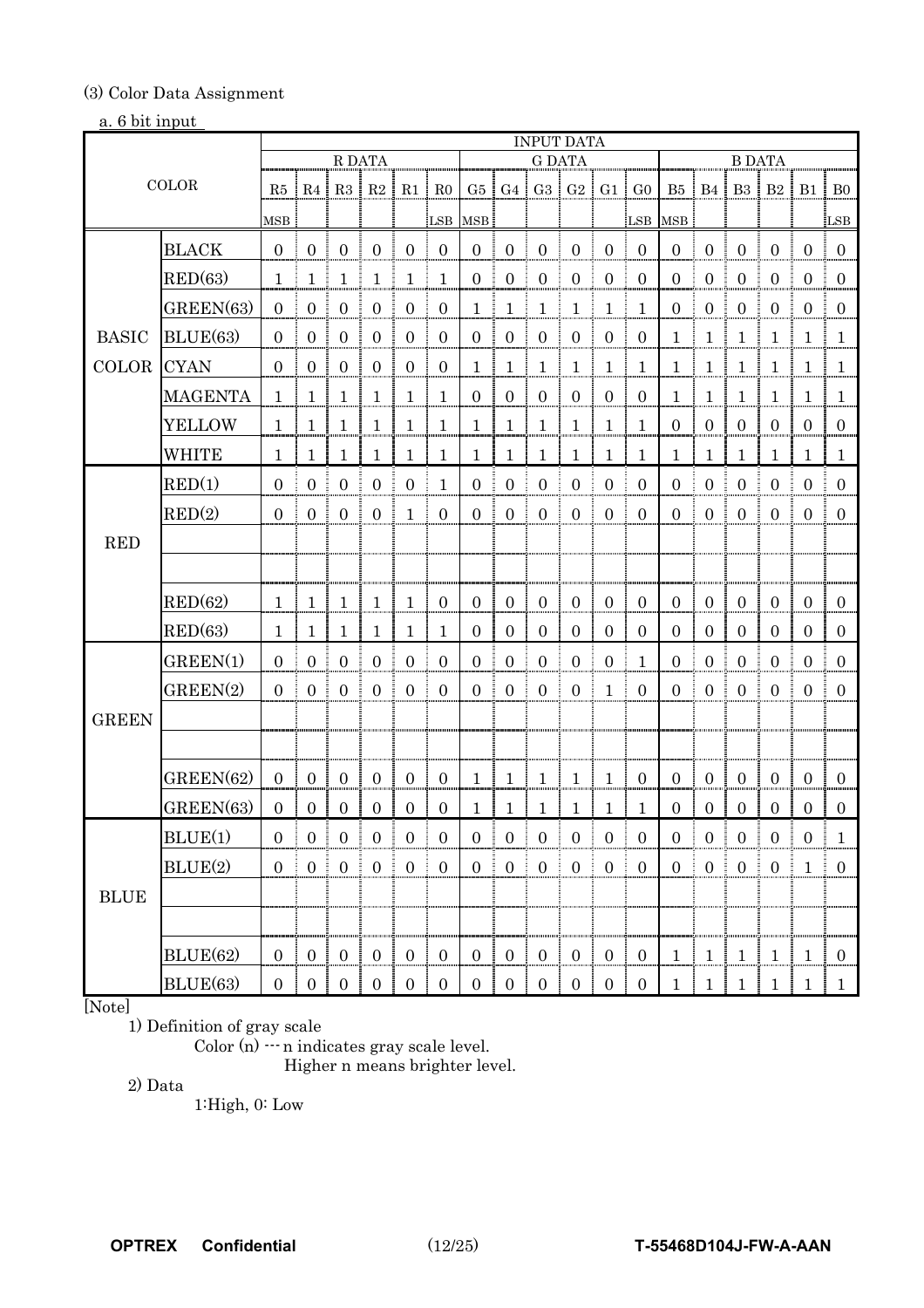| b. 8 bit input |  |  |  |  |  |
|----------------|--|--|--|--|--|
|----------------|--|--|--|--|--|

| <b>COLOR</b> |                   | <b>INPUT DATA</b>                       |                  |                  |                       |                |                |                           |                |                     |                |                       |                |                |                       |                      |                      |                         |                |                     |                  |                       |                |                  |                 |
|--------------|-------------------|-----------------------------------------|------------------|------------------|-----------------------|----------------|----------------|---------------------------|----------------|---------------------|----------------|-----------------------|----------------|----------------|-----------------------|----------------------|----------------------|-------------------------|----------------|---------------------|------------------|-----------------------|----------------|------------------|-----------------|
|              |                   | R DATA                                  |                  |                  |                       |                |                | G DATA                    |                |                     |                |                       |                | <b>B DATA</b>  |                       |                      |                      |                         |                |                     |                  |                       |                |                  |                 |
|              |                   | $R7$ $R6$ $R5$ $R4$ $R3$ $R2$ $R1$ $R0$ |                  |                  |                       |                |                |                           |                | G7                  |                |                       |                |                |                       |                      | G6[G5[G4]G3[G2[G1]G0 | B7 B6 B5 B4 B3 B2 B1 B0 |                |                     |                  |                       |                |                  |                 |
|              |                   | MSB:                                    |                  |                  |                       |                |                |                           | :LSB           | MSB:                |                | I                     |                |                |                       |                      |                      | LSB MSB:                |                |                     |                  |                       |                |                  | :LSB            |
|              | <b>BLACK</b>      | ÷<br>$\Omega$                           |                  |                  | 0   0   0   0   0   0 |                |                |                           | I<br>$\Omega$  | $\overline{0}$      |                |                       |                |                | 0   0   0   0   0   0 | ÷                    | $\Omega$             | $\overline{0}$<br>÷     |                |                     |                  |                       |                |                  | 0 0 0 0 0 0 0 0 |
|              | RED(255)          | 1.                                      | 1                | 1                | 1                     | 1              | 1              | 1                         | $\mathbf{1}$   | $\Omega$            | 0 i            | $\Omega$<br>I         | $\theta$       | 0:             | $\Omega$              | $\theta$<br>÷        | $\Omega$             | $\theta$                | $\Omega$       | $\Omega$            | $\Omega$         | $\theta$              | 0:             | $\Omega$         | $\Omega$        |
| <b>BASIC</b> | GREEN(255)        | $\overline{0}$                          | $\overline{0}$   | $\overline{0}$   | 0:                    | $\overline{0}$ | $\overline{0}$ | $\overline{0}$            | $\overline{0}$ | $\mathbf{1}$        | 1 !            | $\mathbf 1$           | ı<br>1         | 1 <sub>1</sub> | $\mathbf{1}$          | $\mathbf{1}$         | 1                    | $\mathbf{0}$            | $\overline{0}$ | $\mathbf{0}$        | 0 <sub>1</sub>   | $\boldsymbol{0}$      | 0:             | $\overline{0}$   | $\Omega$        |
| COLOR        | BLUE(255)         | 0                                       | 0                | 0                | $\overline{0}$        | $\overline{0}$ | $\overline{0}$ | $\overline{0}$            | $\Omega$       | $\Omega$            | 0              | $\boldsymbol{0}$      | $\overline{0}$ | $\overline{0}$ | $\overline{0}$        | $\overline{0}$       | $\overline{0}$       | 1                       | 1              | 1                   | 1                | 1                     | 1              | 1                | 1.              |
|              | <b>CYAN</b>       | $\Omega$                                | $\boldsymbol{0}$ | 0                | $\overline{0}$        | $\mathbf{0}$   | $\overline{0}$ | $\boldsymbol{0}$          | $\Omega$       | $\mathbf{1}$        | 1              | $\mathbf{1}$          | 1              | $\mathbf 1$    | $\mathbf 1$           | $\mathbf 1$          | 1                    | $\mathbf 1$             | $\mathbf{1}$   | $\mathbf{1}$        | 1                | 1                     | 1              | 1                | $\mathbf{1}$    |
|              | <b>MAGENTA</b>    | 1                                       | 1                | 1                | 1                     | 1              | 1              | 1                         | 1              | 0                   | 0 i            | $\boldsymbol{0}$<br>I | 0              | 0 !            | $\mathbf{0}$          | $\overline{0}$<br>I. | $\Omega$             | 1                       | 1              | $\mathbf{1}$        | i<br>1           | 1                     | 1 !            | 1                | 1               |
|              | YELLOW            | 1.                                      | $\mathbf{1}$     | $\pm 1$          | ÷<br>1                | ÷<br>1         | ŧ<br>1         | I<br>$\mathbf{1}$         | 1              | 1                   | 1 !            | 1                     | I<br>1         | 1 <sup>1</sup> | 1                     | ! 1                  | 1                    | $\Omega$                | $\overline{0}$ | $\overline{0}$<br>ĵ | 0 <sup>1</sup>   | $\overline{0}$        | 0 <sup>1</sup> | $\theta$         | $\Omega$        |
|              | WHITE             | 1                                       |                  |                  |                       |                |                | 1   1   1   1   1   1     | 1              | 1                   | 1 <sup>1</sup> |                       | 1 1            | 1 <sup>1</sup> | 1 1                   |                      | 1                    | $\mathbf{1}$            | 1<br>ŧ         |                     |                  | 1 1 1                 |                | 1 1              | -1              |
|              | RED(1)            | $\Omega$                                | $\overline{0}$   | 0 <sup>1</sup>   | $\overline{0}$        | $\overline{0}$ | $\Omega$       | $\mathbf{0}$              | 1              | $\overline{0}$      | 0 <sub>1</sub> | $\mathbf{0}$          | $\overline{0}$ | $\overline{0}$ | $\overline{0}$        | $\overline{10}$      | $\Omega$             | $\overline{0}$          | $\overline{0}$ | $\mathbf{0}$        | 0 !              | $\overline{0}$        | 0 <sup>1</sup> | $\overline{0}$ : | $\theta$        |
|              | RED(2)            | 0                                       | $\overline{0}$   | 0                | $\overline{0}$        | $\theta$       | $\overline{0}$ | 1                         | $\Omega$       | $\Omega$            | 0 !            | $\overline{0}$        | $\theta$       | $\overline{0}$ | $\overline{0}$        | $\overline{0}$       | $\Omega$             | $\overline{0}$          | $\overline{0}$ | $\boldsymbol{0}$    | 0                | $\overline{0}$        | $\theta$       | $\Omega$         | $\Omega$        |
| <b>RED</b>   |                   |                                         |                  |                  |                       |                |                |                           |                |                     |                |                       |                |                |                       |                      |                      |                         |                |                     |                  |                       |                |                  |                 |
|              |                   |                                         |                  |                  |                       |                |                |                           |                |                     |                |                       |                |                |                       |                      |                      |                         |                |                     |                  |                       |                |                  |                 |
|              |                   |                                         |                  |                  |                       |                |                |                           |                |                     |                |                       |                |                |                       |                      |                      |                         |                |                     |                  |                       |                |                  |                 |
|              | RED(255)          |                                         |                  |                  |                       |                |                | 1   1   1   1   1   1   1 | 1              | ÷<br>$\overline{0}$ |                |                       | 0   0   0      |                | 0   0   0             | ŧ                    | $\theta$             | $\overline{0}$          | ÷              |                     |                  | 0   0   0   0         |                | 0:0:             | $\overline{0}$  |
|              | GREEN(1)          | $\theta$                                | $\overline{0}$   | $\theta$         | $\theta$              | $\overline{0}$ | $\Omega$       | $\theta$                  | $\theta$       | $\mathbf{0}$        | 0 <sup>1</sup> | $\mathbf{0}$          | $\theta$       | 0              |                       | 0 <sup>10</sup>      | 1                    | $\mathbf{0}$            | $\overline{0}$ | $\mathbf{0}$        | 0 !              | $\overline{0}$        | 0 <sup>1</sup> | $\theta$         | $\Omega$        |
|              | GREEN(2)          | $\Omega$                                | 0                | 0                | $\overline{0}$        | $\overline{0}$ | $\theta$       | $\Omega$                  | $\Omega$       | $\Omega$            | 0              | $\overline{0}$        | $\overline{0}$ | $\Omega$       | $\theta$              | 1                    | $\Omega$             | $\Omega$                | $\Omega$       | $\Omega$            | 0                | $\overline{0}$        | $\overline{0}$ | $\Omega$         | $\theta$        |
| <b>GREEN</b> |                   |                                         |                  |                  |                       |                |                |                           |                |                     |                |                       |                |                |                       |                      |                      |                         |                |                     |                  |                       |                |                  |                 |
|              |                   |                                         |                  |                  |                       |                |                |                           |                |                     |                |                       |                |                |                       |                      |                      |                         |                |                     |                  |                       |                |                  |                 |
|              |                   |                                         |                  |                  |                       |                |                |                           |                |                     |                |                       |                |                |                       |                      |                      |                         |                |                     |                  |                       |                |                  |                 |
|              | GREEN(255)        | $\overline{0}$                          |                  |                  |                       |                |                | 0 0 0 0 0 0               | $\overline{0}$ | 1                   |                |                       |                |                | 1   1   1   1   1   1 |                      | 1                    | $\theta$                | ÷              |                     |                  | 0   0   0   0   0   0 |                |                  | 0               |
|              | BLUE(1)           | $\Omega$                                | $\overline{0}$   | $\Omega$         | $\theta$              | $\overline{0}$ | $\Omega$       | $\overline{0}$            | $\Omega$       | $\Omega$            | 0 <sup>1</sup> | $\overline{0}$        | $\Omega$       | $\overline{0}$ | 0 <sup>1</sup>        | $\theta$             | $\Omega$             | $\Omega$                | $\overline{0}$ | $\overline{0}$      | 0 !              | $\overline{0}$        | 0 <sup>1</sup> | $\Omega$         | 1               |
|              | BLUE(2)           | $\Omega$                                | $\Omega$         | $\overline{0}$ ! | 0:                    | $\overline{0}$ | $\theta$<br>I  | $\Omega$                  | $\Omega$       | $\theta$            | 0 <sup>1</sup> | ÷<br>$\boldsymbol{0}$ | 0 <sub>1</sub> | 0 <sub>i</sub> | $\Omega$              | $\theta$<br>ŧ        | $\Omega$             | $\Omega$                | $\Omega$       | $\Omega$            | $\overline{0}$ : | $\overline{0}$        | 0 <sub>1</sub> | 1                | $\Omega$        |
| <b>BLUE</b>  |                   |                                         |                  |                  |                       |                |                |                           |                |                     |                |                       |                |                |                       |                      |                      |                         |                |                     |                  |                       |                |                  |                 |
|              |                   |                                         |                  |                  |                       |                |                |                           |                |                     |                |                       |                |                |                       |                      |                      |                         |                |                     |                  |                       |                |                  |                 |
|              |                   |                                         |                  |                  |                       |                |                |                           |                |                     |                |                       |                |                |                       |                      |                      |                         |                |                     |                  |                       |                |                  |                 |
|              | <b>BLUE</b> (255) | $\Omega$                                |                  |                  |                       |                |                | 0 0 0 0 0 0               | $\overline{0}$ | 0 <sup>1</sup>      |                |                       |                |                | 0   0   0   0   0   0 | ÷                    | $\overline{0}$       | $\mathbf{1}$            |                |                     |                  | 1 1 1 1 1             |                | 1                | 1               |

[Note]

1) Definition of gray scale

Color (n)  $\cdots$  n indicates gray scale level. Higher n means brighter level.

#### 2) Data

1:High, 0: Low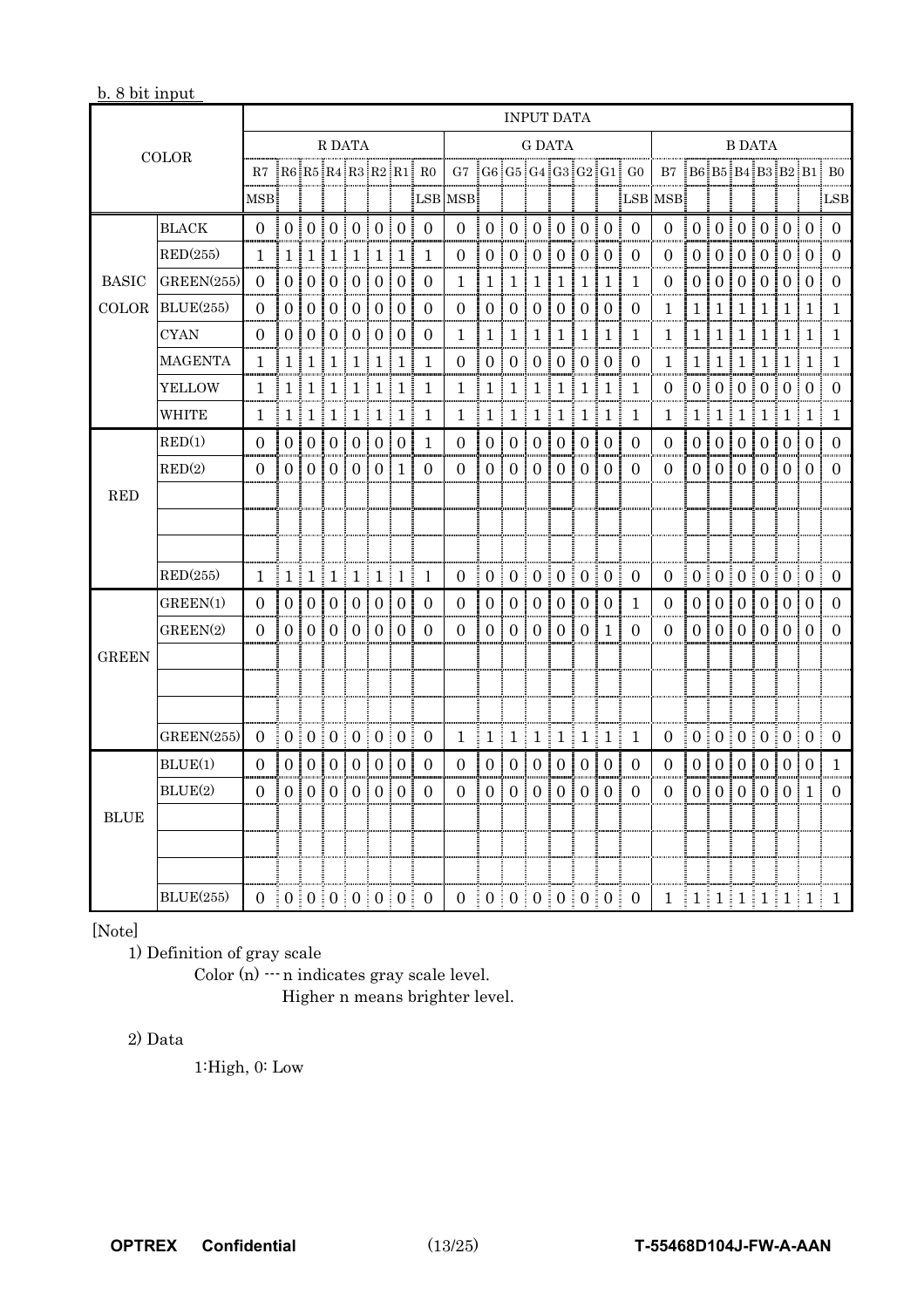#### (4) Display Position and Scan Direction

D(X,Y) shows the data number of input signal for LCD panel signal processing PCB.





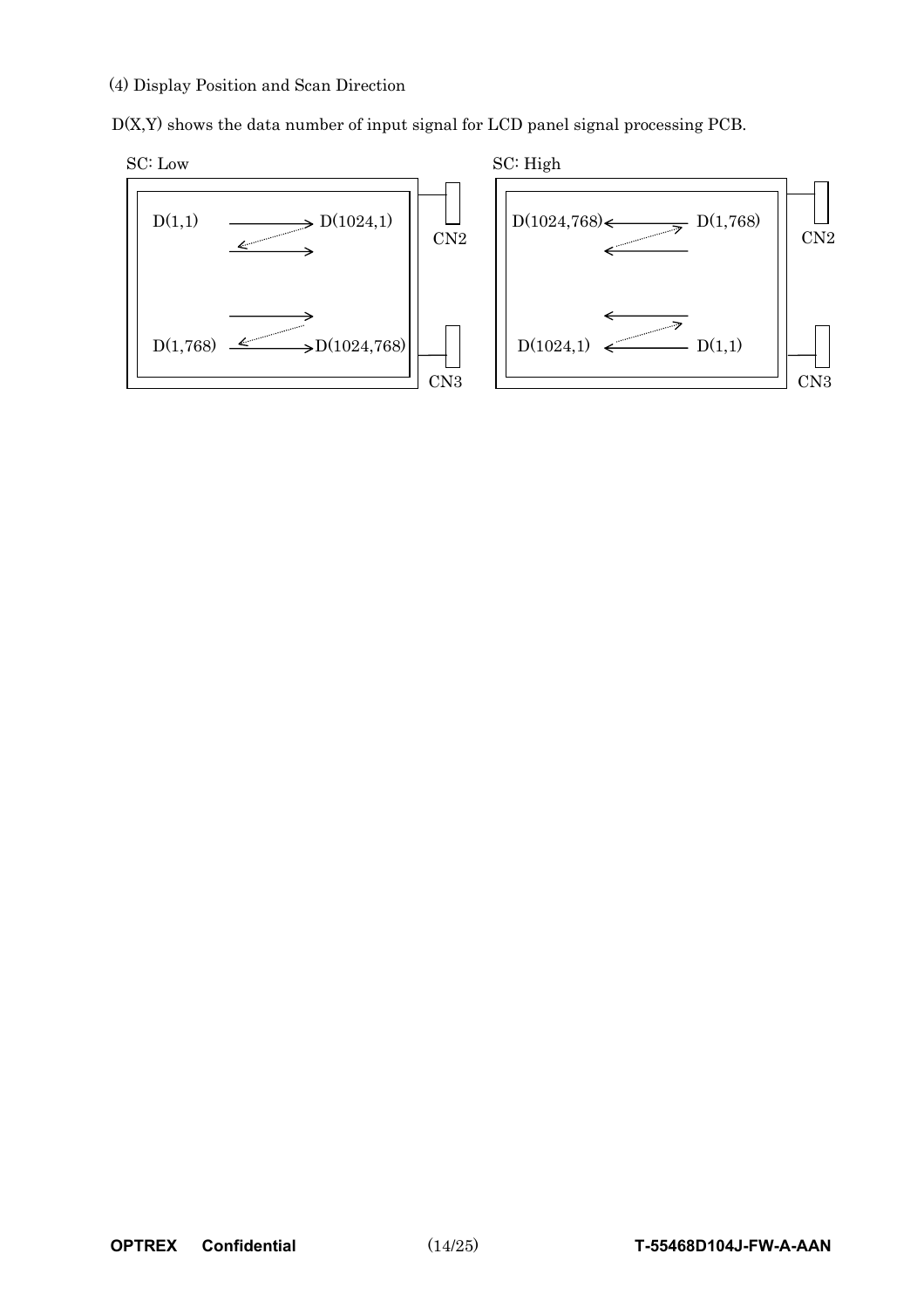## **7. BLOCK DIAGRAM**



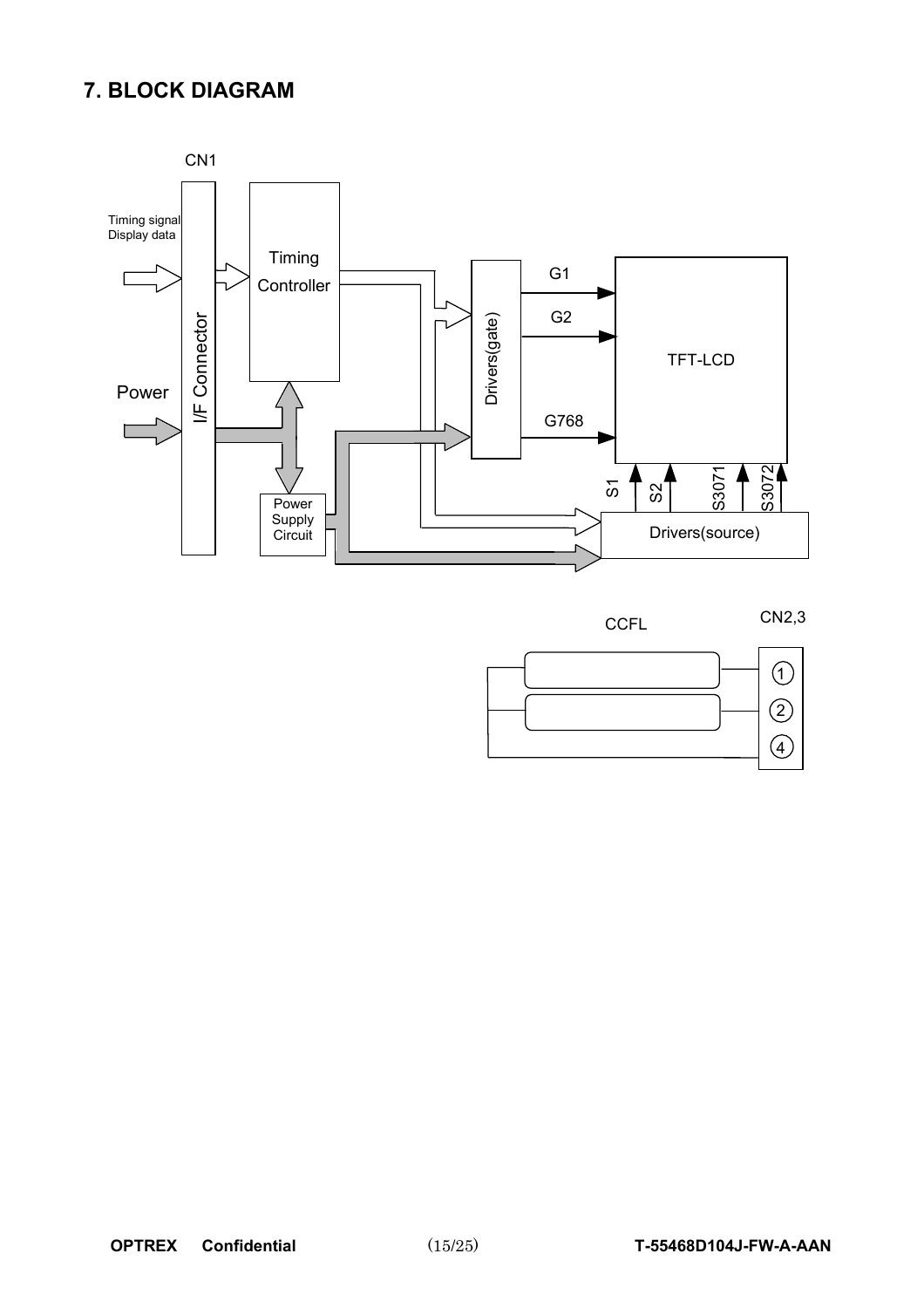# **8. MECHANICAL SPECIFICATIONS**<br>(1) Front Side



(Unit:mm)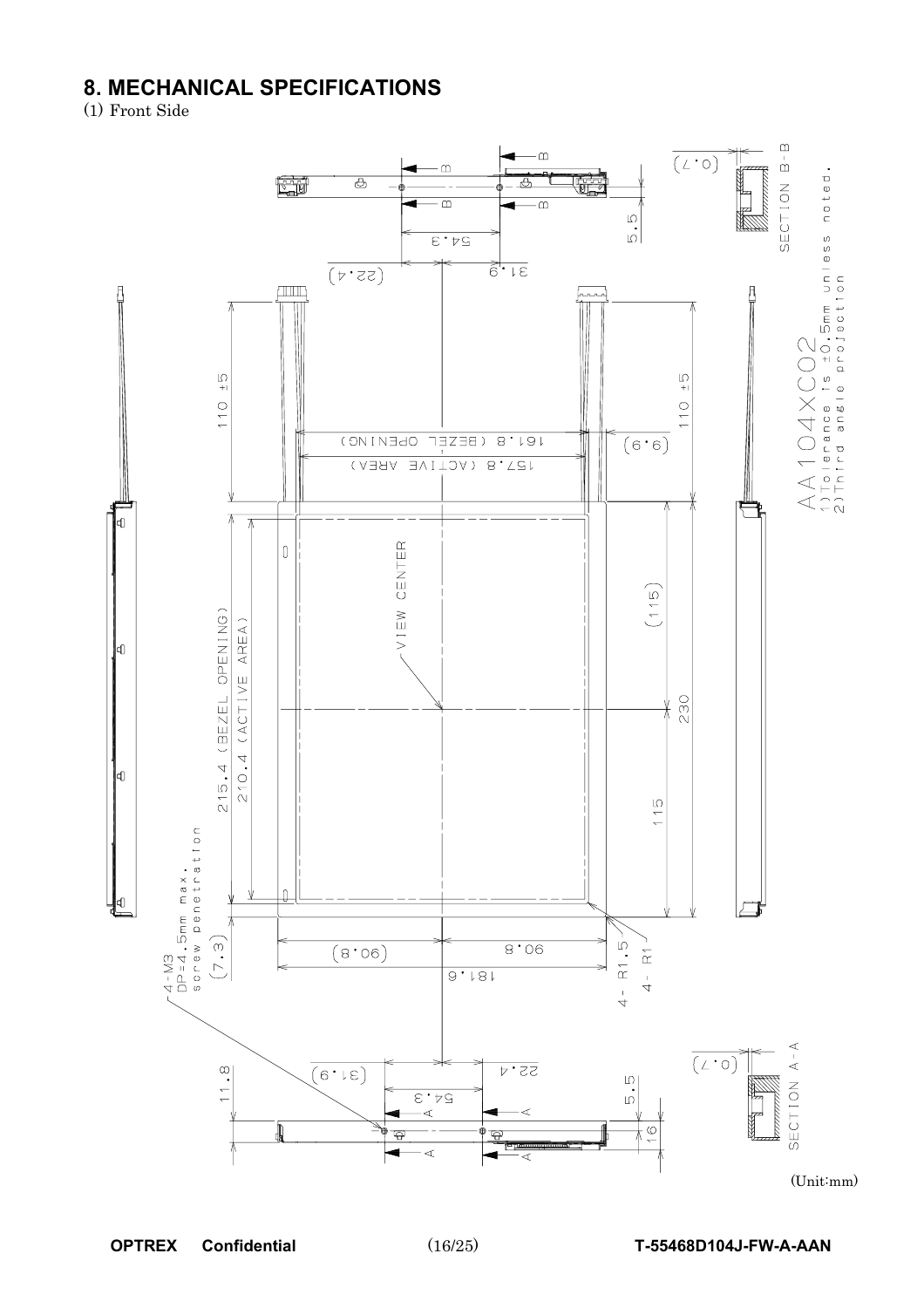

 $\begin{array}{c} \bigwedge \bigwedge \ 1 \bigcirc \bigcirc \bigwedge \bigtimes \bigcirc \bigcirc \bigcirc \bigcirc \\ 1) \top \circ \vdash \bullet \tau \text{ a no e } \bot \text{s } \pm \circ. \ \texttt{5mm } \cup \tau \vdash \texttt{e} \text{ s s } \texttt{not} \texttt{e} \texttt{d} \ . \end{array}$ 

CN1 : FI-SE2OP-HFE(JAE)<br>CN2,CN3:BHR-04VS-1(JST)

(Unit:mm)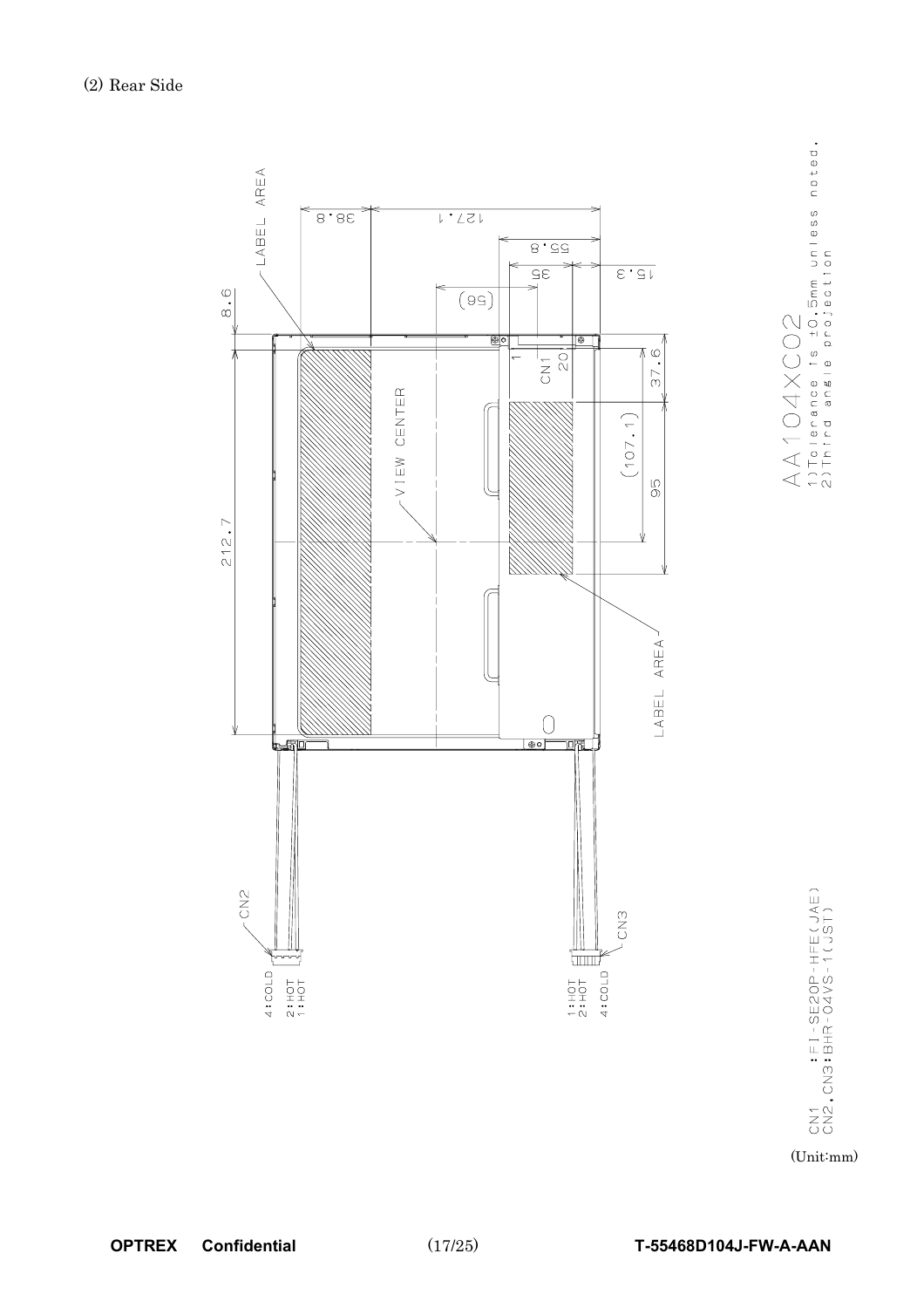|                      |            |                       | Ta=25°C, VCC=3.3V, Input Signals: Typ. Values shown in Section 6 |                            |                            |                |                   |           |  |
|----------------------|------------|-----------------------|------------------------------------------------------------------|----------------------------|----------------------------|----------------|-------------------|-----------|--|
| <b>ITEM</b>          |            | <b>SYMBOL</b>         | <b>CONDITION</b>                                                 | <b>MIN</b>                 | <b>TYP</b>                 | MAX            | <b>UNIT</b>       | Remarks   |  |
| Contrast Ratio       |            | CR                    | $\theta$ v=0°, $\theta$ H=0°                                     | 390                        | 600                        |                |                   | *1)*2)*5) |  |
| Luminance            |            | Lw                    | $\theta$ v=0°, $\theta$ H=0°                                     | 700                        | 1000                       | --             | cd/m <sup>2</sup> | $*3)*5)$  |  |
| Luminance Uniformity |            | $\Delta L$ w          | $\theta$ v=0°, $\theta$ H=0°                                     | $\overline{\phantom{a}}$   | $\overline{\phantom{a}}$ . | 30             | $\%$              | *1)*3)*5) |  |
| Response Time        |            | tr                    | $\theta$ v=0°, $\theta$ H=0°                                     | $\overline{\phantom{a}}$ . | $\overline{4}$             | --             | ms                | *1)*4)*5) |  |
|                      |            | tf                    | $\theta$ v=0°, $\theta$ H=0°                                     | $\overline{\phantom{a}}$   | 12                         | --             | ms                | *1)*4)*5) |  |
| Viewing              | Horizontal | $\theta_H$            | $CR \ge 10$                                                      | $-70 - 70$                 | $-80 - 80$                 |                | $\circ$           | $*1)*5)$  |  |
| Angle                | Vertical   | $\theta$ <sub>V</sub> |                                                                  | $-55 - 55$                 | $-65 - 65$                 | --             | $\circ$           | $*1)*5)$  |  |
| Image sticking       |            | tis                   | 2h                                                               | $- -$                      |                            | $\overline{2}$ | S                 | $*6)$     |  |
|                      | Red        | Rx                    |                                                                  | (0.540)                    | (0.570)                    | (0.600)        |                   |           |  |
|                      |            | $\rm Ry$              |                                                                  | (0.302)                    | (0.332)                    | (0.362)        |                   |           |  |
|                      | Green      | Gx                    |                                                                  | (0.292)                    | (0.322)                    | (0.352)        |                   |           |  |
| Color                |            | Gy                    |                                                                  | (0.501)                    | (0.531)                    | (0.561)        |                   |           |  |
| Coordinates          | Blue       | Bx                    | $\theta$ v=0°, $\theta$ H=0°                                     | (0.127)                    | (0.157)                    | (0.187)        |                   | $*1)*5)$  |  |
|                      |            | $\mathbf{B}$ y        |                                                                  | (0.117)                    | (0.147)                    | (0.177)        |                   |           |  |
|                      | White      | Wx                    |                                                                  | (0.283)                    | (0.313)                    | (0.343)        |                   |           |  |
|                      |            | Wy                    |                                                                  | (0.299)                    | (0.329)                    | (0.359)        |                   |           |  |

# **9. OPTICAL CHARACTERISTICS**

[Note]

These items are measured using CS1000(MINOLTA) for color coordinates, EZContrast(ELDIM) for viewing angle and CS1000 or BM-5A(TOPCON) for others under the dark room condition (no ambient light) after more than 30 minutes from turning on the lamp unless noted.

Condition:  $IL = 13.0$  mArms,  $FL = 53$  kHz

Measurement method for luminance and color coordinates is as follows.



The luminance is measured according to FLAT PANEL DISPLAY MEASUREMENTS STANDARD (VESA Standard).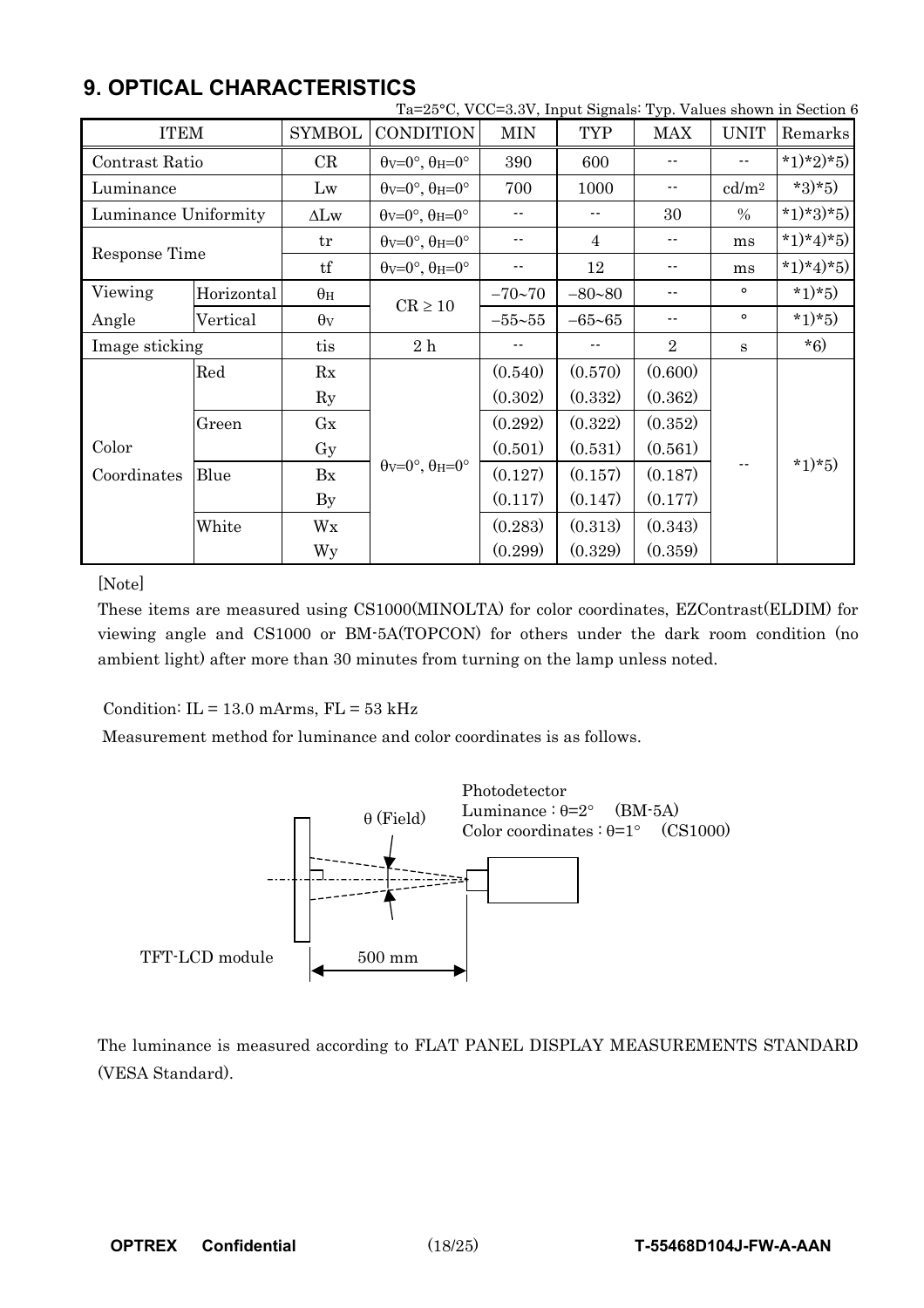\*1) Measurement Point

Contrast Ratio, Luminance, Response Time, Viewing Angle, Color Coordinates: Display Center Luminance Uniformity: point  $1-5$  shown in a figure below



\*2) Definition of Contrast Ratio

CR= Luminance with all white pixels / Luminance with all black pixels

- \*3) Definition of Luminance Uniformity  $\Delta$ Lw=[Lw(MAX)/Lw(MIN)-1]  $\times$  100
- \*4) Definition of Response Time



\*5) Definition of Viewing Angle  $(\theta_V, \theta_H)$ 

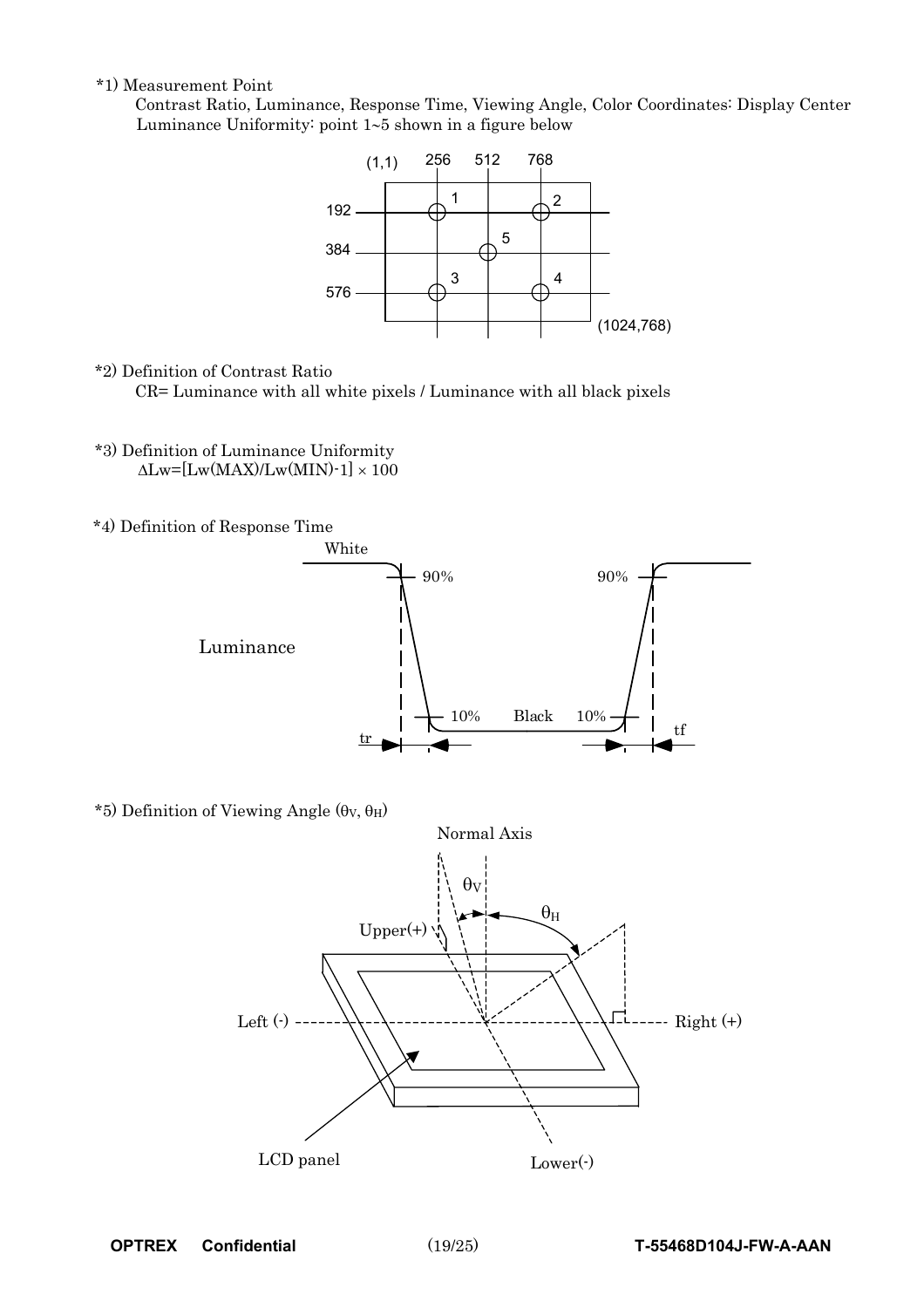#### \*6) Image sticking:

Continuously display the test pattern shown in the figure below for two-hours. Then display a completely white screen. The previous image shall not persist more than two seconds at 25°C.



TEST PATTERN FOR IMAGE STICKING TEST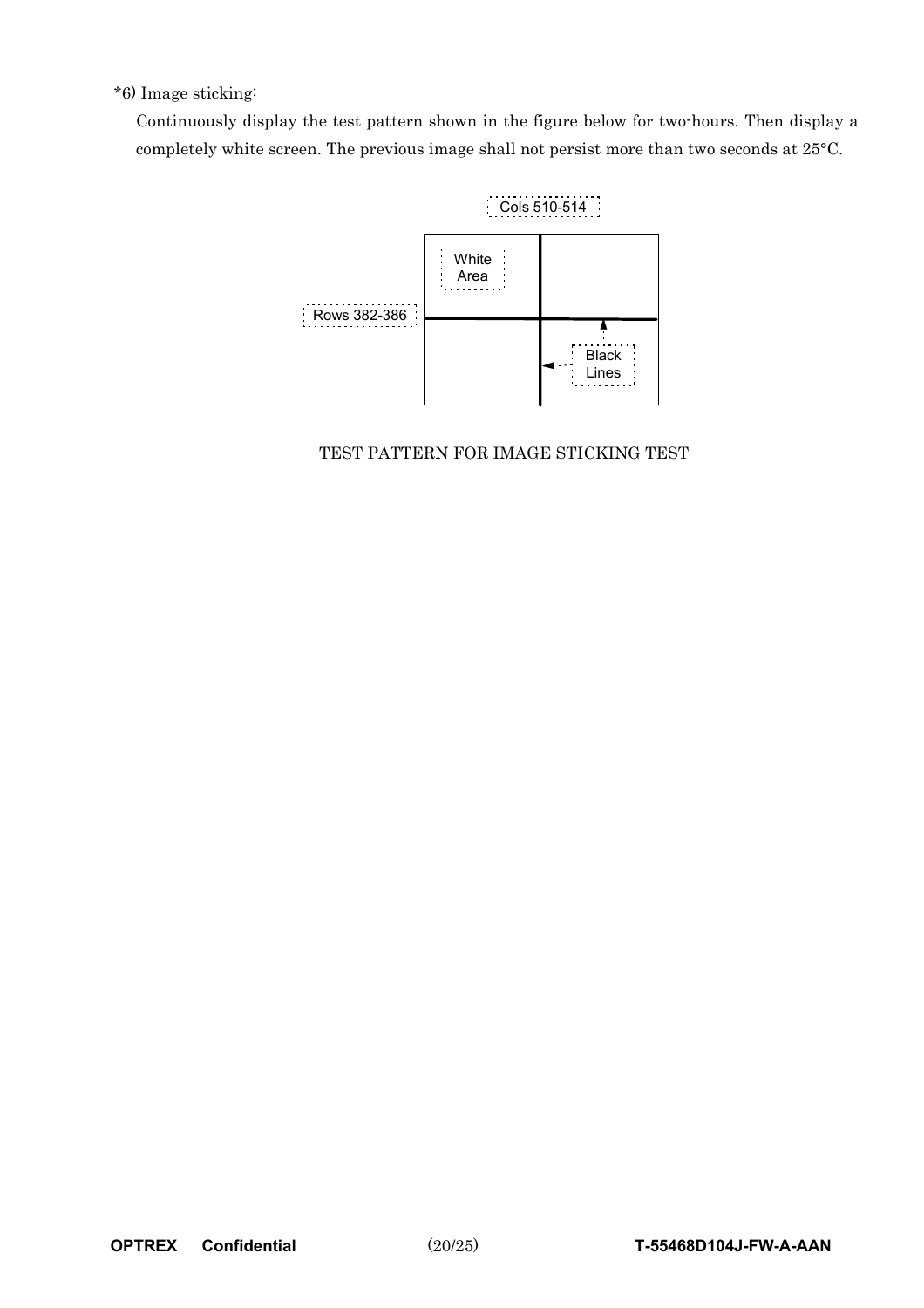# **10. RELIABILITY TEST CONDITION**-

(1) Temperature and Humidity

| <b>TEST ITEM</b>                                          | <b>CONDITIONS</b>                                 |
|-----------------------------------------------------------|---------------------------------------------------|
| <b>HIGH TEMPERATURE</b><br><b>HIGH HUMIDITY OPERATION</b> | 40°C, 90%RH, 240 h<br>(No condensation)           |
| HIGH TEMPERATURE OPERATION                                | $70^{\circ}$ C, 240 h                             |
| <b>LOW TEMPERATURE OPERATION</b>                          | $-20$ °C, 240 h                                   |
| HIGH TEMPERATURE STORAGE                                  | 80°C, 240 h                                       |
| LOW TEMPERATURE STORAGE                                   | $-20$ °C, 240 h                                   |
| THERMAL SHOCK                                             | BETWEEN $-20$ °C (1h) and 80°C(1h),<br>100 CYCLES |

#### (2) Shock & Vibration

| <b>ITEM</b>     | <b>CONDITIONS</b>                                                     |  |  |  |  |  |  |  |  |
|-----------------|-----------------------------------------------------------------------|--|--|--|--|--|--|--|--|
|                 | Shock level: $1470 \text{m/s}^2 (150 \text{G})$                       |  |  |  |  |  |  |  |  |
| <b>SHOCK</b>    | Waveform: half sinusoidal wave, 2ms                                   |  |  |  |  |  |  |  |  |
| (NON-OPERATION) | Number of shocks: one shock input in each direction of three mutually |  |  |  |  |  |  |  |  |
|                 | perpendicular axes for a total of six shock inputs                    |  |  |  |  |  |  |  |  |
|                 | Vibration level: $9.8m/s^2$ (1.0G)                                    |  |  |  |  |  |  |  |  |
|                 | Waveform: sinusoidal                                                  |  |  |  |  |  |  |  |  |
| VIBRATION       | Frequency range: 5 to 500Hz                                           |  |  |  |  |  |  |  |  |
| (NON-OPERATION) | Frequency sweep rate: 0.5 octave /min                                 |  |  |  |  |  |  |  |  |
|                 | Duration: one sweep from 5 to 500 Hz in each of three mutually        |  |  |  |  |  |  |  |  |
|                 | perpendicular axis(each x,y,z axis: 1 hour, total 3 hours)            |  |  |  |  |  |  |  |  |

(3) Judgment standard

The judgment of the above tests should be made as follow:

Pass: Normal display image, no damage of the display function. (ex. no line defect) Partial transformation of the module parts should be ignored.

Fail: No display image, damage of the display function. (ex. line defect)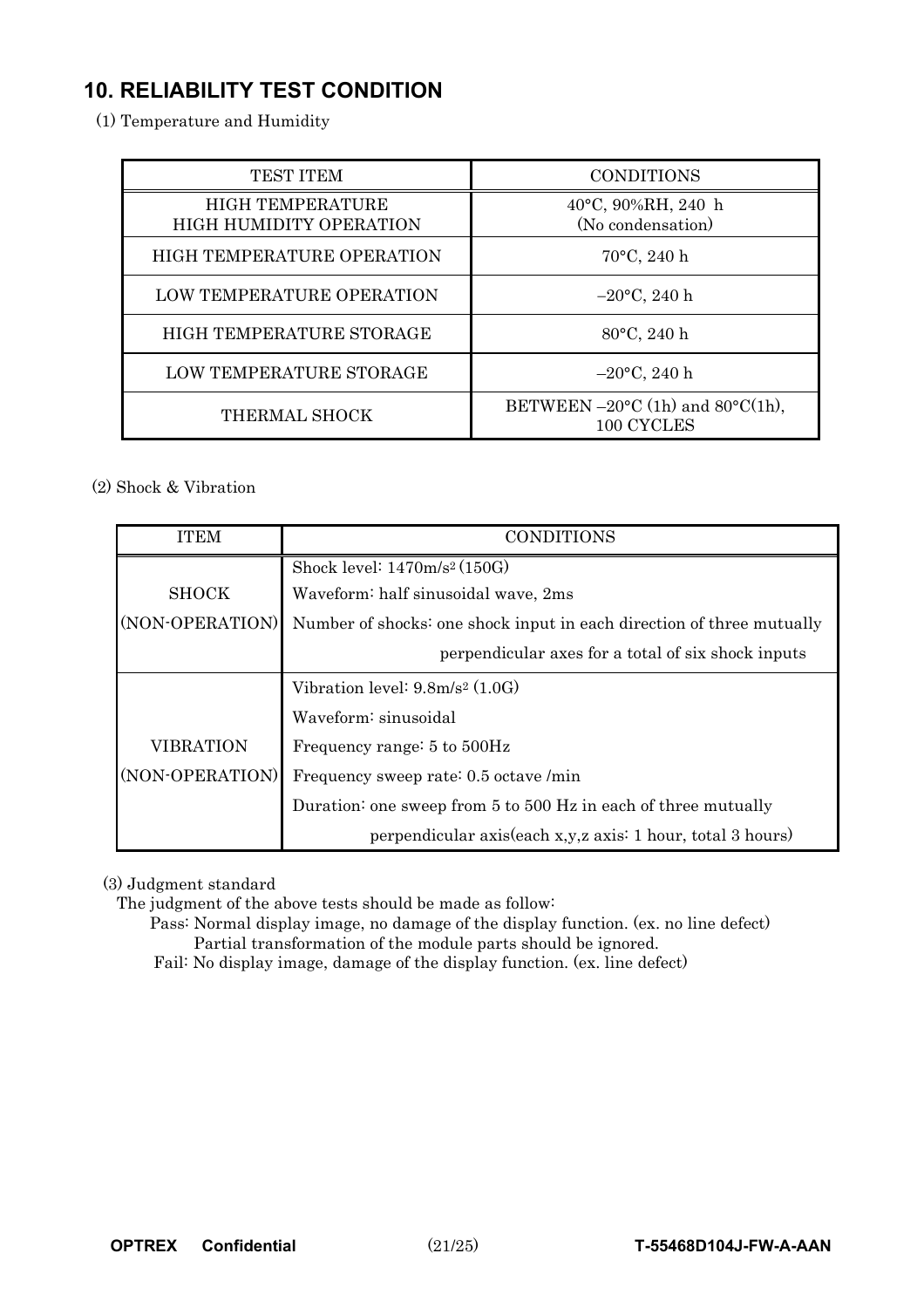# **11. OTHER FEATURE**

This LCD module complies with RoHS\*) directive.

\*) RoHS: Restriction of the use of certain hazardous substances in electrical and electronic equipment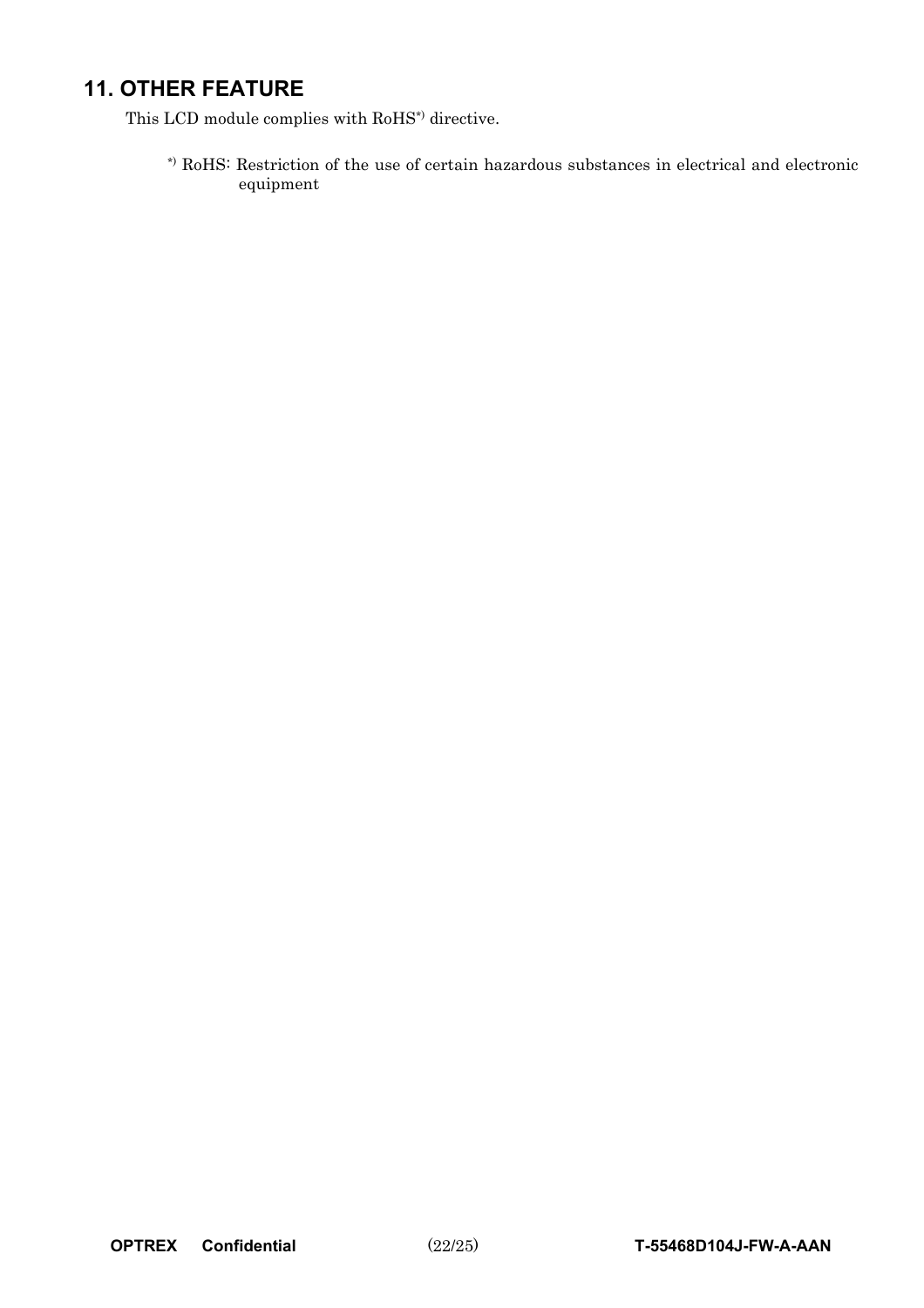## **12. HANDLING PRECAUTIONS FOR TFT-LCD MODULE**-

Please pay attention to the followings in handling TFT-LCD products;

#### **(1) ASSEMBLY PRECAUTION**

- a. Please mount the LCD module by using mounting hole with a screw clamping torque less than 0.3 Nm. Please do not bend or wrench the LCD module in assembling. Please do not drop, bend or twist the LCD module in handling.
- b. Please design display housing in accordance with the following guide lines.
	- (a) Housing case must be designed carefully so as not to put stresses on LCD and not to wrench module.
	- (b) Keep sufficient clearance between LCD module back surface and housing when the LCD module is mounted. Approximately 1.0mm of the clearance in the design is recommended taking into account the tolerance of LCD module thickness and mounting structure height on the housing.
	- (c) When some parts, such as, FPC cable and ferrite plate, are installed underneath the LCD module, still sufficient clearance is required, such as 0.5mm. This clearance is, especially, to be reconsidered when the additional parts are implemented for EMI countermeasure.
	- (d) Design the inverter location and connector position carefully so as not to give stress to lamp cable, or not to interfere the LCD module by the lamp cable.
	- (e) Keep sufficient clearance between LCD module and the others parts, such as inverter and speaker so as not to interfere the LCD module. Approximately 1.0mm of the clearance in the design is recommended.
	- (f) To avoid local elevation/decrease of temperature, considering location of heating element, heat release, thermal design should be done.
- c. Please do not push or scratch LCD panel surface with anything hard. And do not soil LCD panel surface by touching with bare hands. (Polarizer film, surface of LCD panel is easy to be flawed.)
- d. Please wipe off LCD panel surface with absorbent cotton or soft cloth in case of it being soiled.
- e. Please wipe off drops of adhesives like saliva and water on LCD panel surface immediately. They might damage to cause panel surface variation and color change.
- f. Please do not take a LCD module to pieces and reconstruct it. Resolving and reconstructing modules may cause them not to work well.
- g. Please do not touch metal frames with bare hands and soiled gloves. A color change of the metal frames can happen during a long preservation of soiled LCD modules.
- h. Please handle metal frame carefully because edge of metal frame is very sharp.
- i. Please pay attention to handling lead wire of backlight so that it is not tugged in connecting with inverter.
- j. Please connect the metal frame of LCD module to GND in order to minimize the effect of external noise and EMI.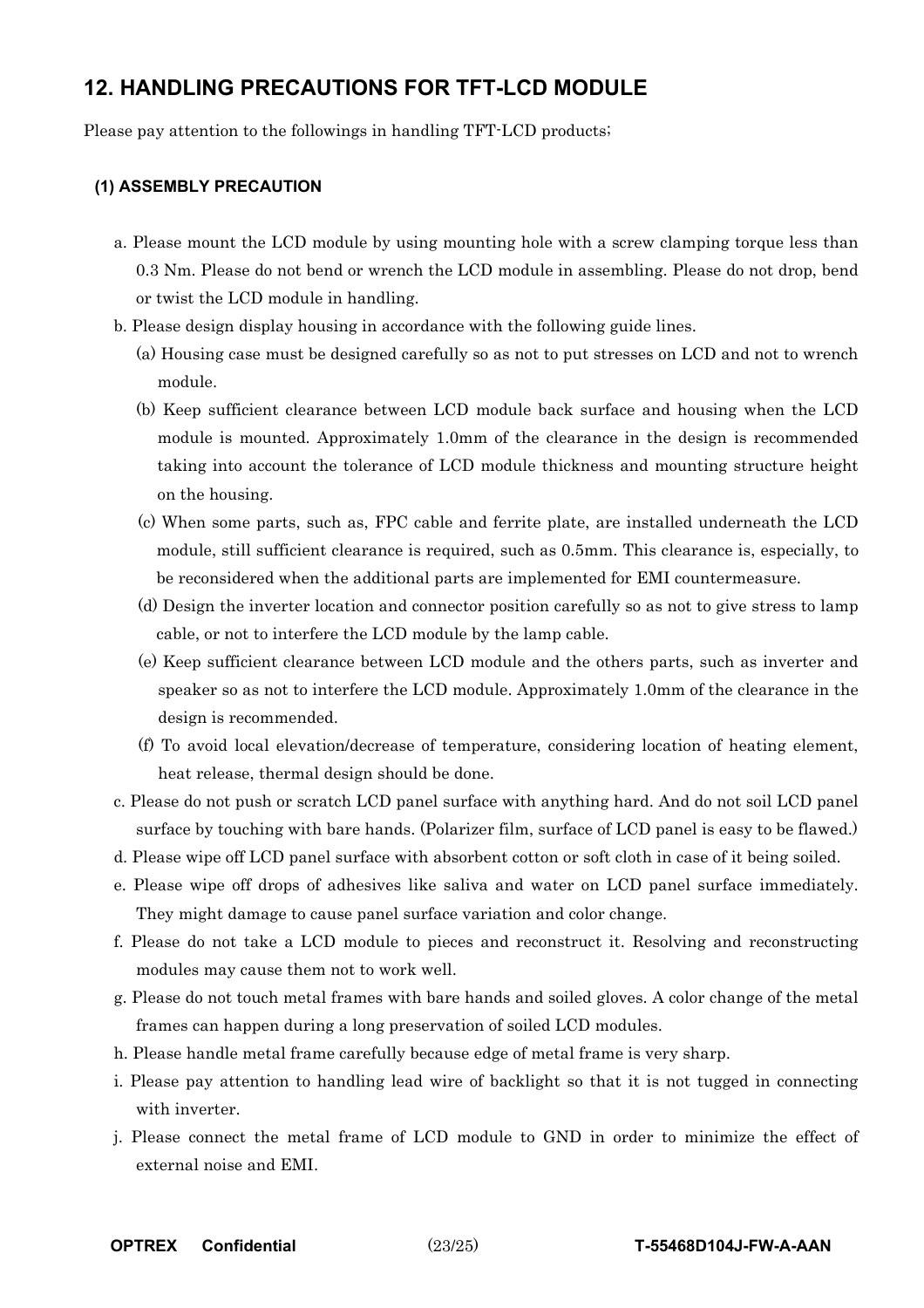k. Be sure to connect the cables and the connectors correctly.

#### **(2) OPERATING PRECAUTIONS**

- a. Please be sure to turn off the power supply before connecting and disconnecting signal input cable.
- b. Please do not change variable resistance settings in LCD module. They are adjusted to the most suitable value. If they are changed, it might happen LCD does not satisfy the characteristics specification.
- c. LCD backlight takes longer time to become stable of radiation characteristics in low temperature than in room temperature.
- d. The interface signal speed is very high. Please pay attention to transmission line design and other high speed signal precautions to satisfy signal specification.
- e. A condensation might happen on the surface and inside of LCD module in case of sudden change of ambient temperature. Please take care so as not to cause any damage mentioned on  $(1)-e$ .
- f. Please pay attention not to display the same pattern for very long time. Image might stick on LCD. Even if image sticking happens, it may disappear as the operation time proceeds.
- g. Please obey the same safe instructions as ones being prepared for ordinary electronic products.

#### **(3) PRECAUTIONS WITH ELECTROSTATICS**

- a. This LCD module use CMOS-IC on circuit board and TFT-LCD panel, and so it is easy to be affected by electrostatics. Please be careful with electrostatics by the way of your body connecting to the ground and so on.
- b. Please remove protection film very slowly from the surface of LCD module to prevent from electrostatics occurrence.

#### **(4) STORAGE PRECAUTIONS**

 LCD should be stored in the room temperature environment with normal humidity. The LCD inventory should be processed by first-in first-out method.

#### **(5) SAFETY PRECAUTIONS**

- a. When you waste damaged or unnecessary LCDs, it is recommended to crush LCDs into pieces and wash them off with solvents such as acetone and ethanol, which should later be burned.
- b. If any liquid leaks out of a damaged glass cell and comes in contact with the hands, wash off thoroughly with soap and water.
- c. Be sure to turn off the power supply when inserting or disconnecting the cable.